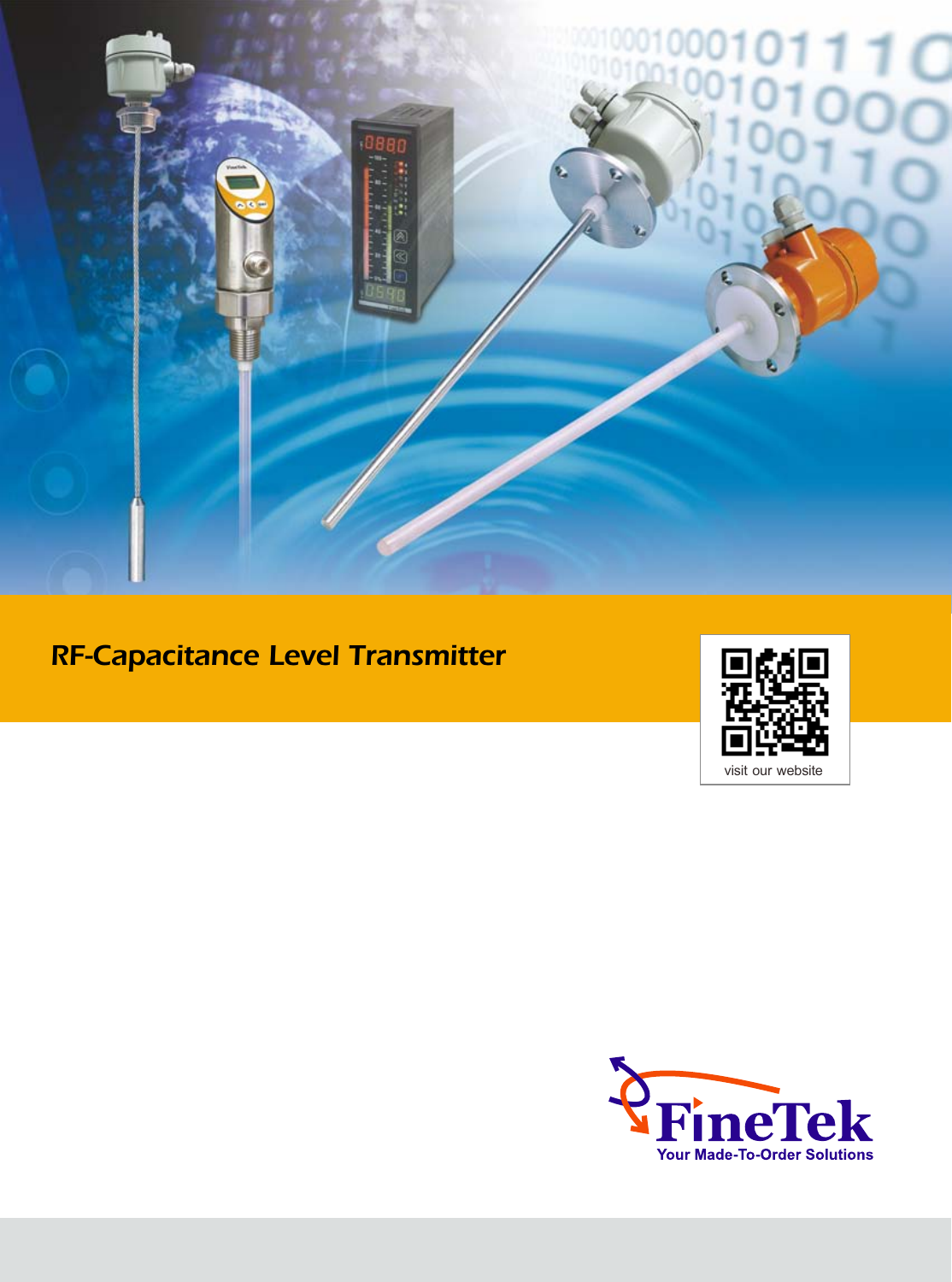## **PRINCIPI F**

RF-Capacitance level Transmitter utilizes the capacitance formed between the sensing probe and the reference probe or the metal vessel wall to calculate the level of the liquid/medium inside the vessel according to the capacitance theory that the capacitance and vessel are proportional increased.

When sensing probe and detected media are fixed, media dielectric constant (Kmedia) is normally bigger than air (Kair=1). Capacitnce for media (Cmedia) increases when liquid/ power/ solid level raise. EB prouduct detects media level by calculating capacitance inside the tank.



## **FEATURES**

EB2<sup>1</sup><sub>0</sub> Series

- 4~20mA 2 wire Loop power 1
- Low consumption of power (22mA Max) 1
- $\bullet$  High accuracy of linearity (< $\pm$  1% FS)
- Temperature compensation, low temperature 1 effect( $\pm$  0.02% FS /°C)
- Easy calibration (Any 2 points for calibration) 1
- Wide measuring range for capacitance 1 (0~5000pF)
- No blind distance, ideal for different tanks. 1
- Suitable for high temperature, high pressure and corrosive environment.

#### EB3<sup>1</sup><sub>0</sub> Series

- 1 Dual protection prevents fog from damaging PCB.
- $\bullet$  LCD indication is easy for observation from top.
- Power Supply: 12~36Vdc
- Photocoupler x 2
- 1 Protective housing with high stability prevents from any damages during transportation, installation and operation.
- 1 Measuring accuracy is not affected by temperature and pressure.
- 1 Display range-1999~9999

#### EB2600 Series

 $EB2$  $\neg$  $\neg$ 

- Settings can be done directly with 3 buttons on the housing.
- $\bullet$  270 $^{\circ}$  reversible direction for display.
- Easy wiring with quick connector.
- Easy installation with small product size.
- Inclined plane desige, LCD display is easy to be read.

EB3<sup>1</sup>11<sup>9</sup>



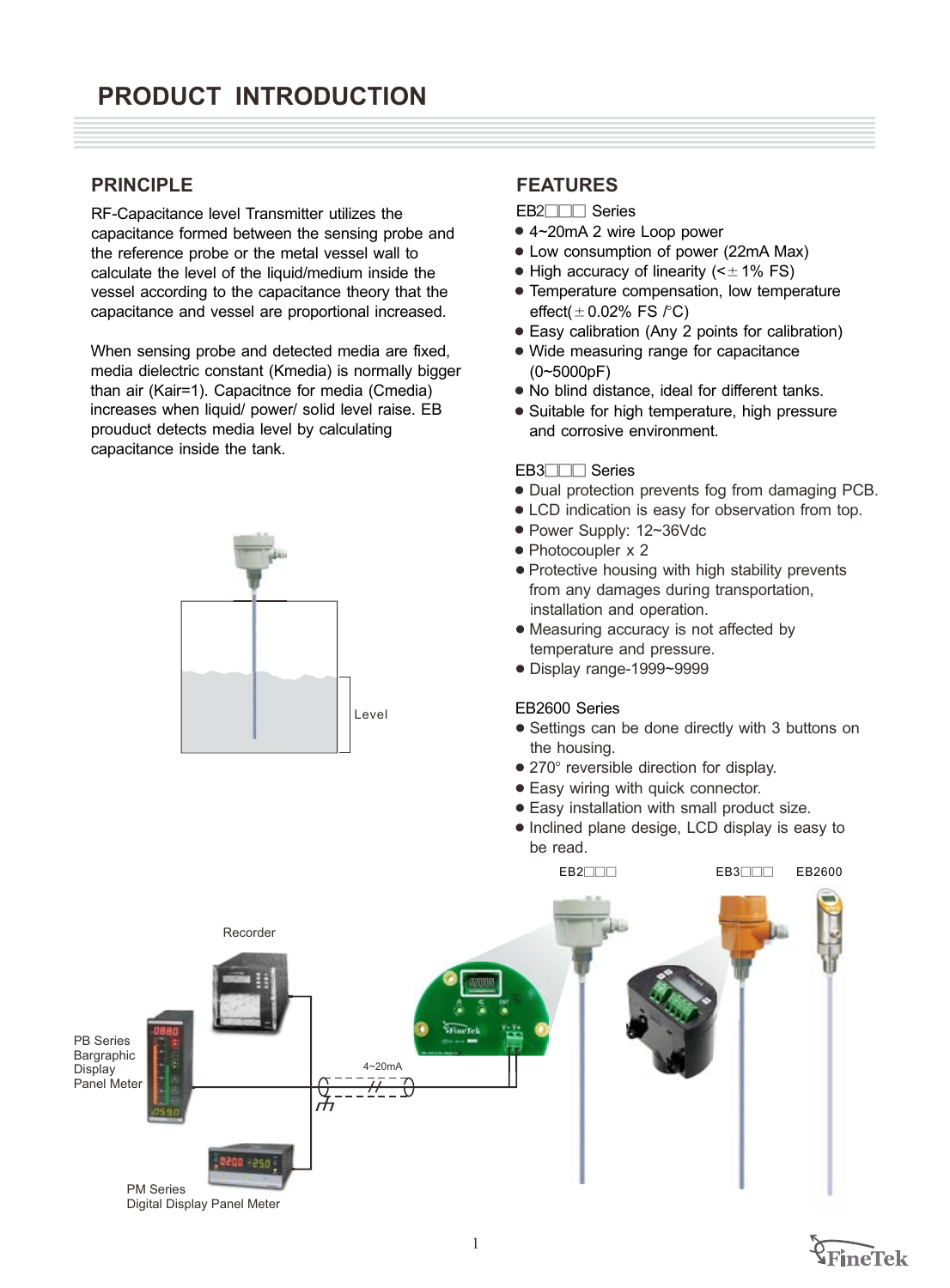| <b>Dimensions</b><br>(unit:mm)         | $\phi$ 113<br>$1/2$ "NPT<br>108<br>"PT<br>25<br>$\times$ 5 kg/cm <sup>2</sup><br>$\phi$ 120 <sup>1</sup><br>PP.<br>$L = 50M$ (Max.)<br><b>SUS304</b> | $\phi$ 113<br>$1/2$ "NPT<br>108<br>$\equiv \phi$ 88<br>61<br>1"PT<br>25<br>$3'' \times 5 \text{kg/cm}^2$<br>$\phi$ 120 <sup> </sup><br><b>PEEK</b><br>$L = 50M$ (Max.)<br><b>SUS304</b> | $\phi$ 113<br>$1/2$ "NPT<br>108<br>"PT<br>25<br>$1'' \times 5 \text{kg/cm}^2$<br>$\phi$ 120 <sup>1</sup><br>PP<br>$L=4M$ (Max.)<br>$\phi$ 12.7 $\rightarrow$ |
|----------------------------------------|------------------------------------------------------------------------------------------------------------------------------------------------------|-----------------------------------------------------------------------------------------------------------------------------------------------------------------------------------------|--------------------------------------------------------------------------------------------------------------------------------------------------------------|
|                                        | Suitable for big tank<br>Media : non-conductive material<br>low moisture material                                                                    | Suitable for big tank<br>Media : non-conductive material<br>low moisture material                                                                                                       | Suitable for middle/ small tank<br>Media: non-conductive material<br>low moisture material                                                                   |
| <b>Model No.</b>                       | <b>EB2100 Wire Probe</b>                                                                                                                             | <b>EB2101 Hi-Temp Wire Probe</b>                                                                                                                                                        | <b>EB2200 Rod Probe</b>                                                                                                                                      |
| <b>Probe Material</b>                  | <b>SUS304</b>                                                                                                                                        | <b>SUS304</b>                                                                                                                                                                           | SUS304/316                                                                                                                                                   |
| <b>Weight Material</b>                 | <b>CERAMIC</b>                                                                                                                                       | <b>CERAMIC</b>                                                                                                                                                                          |                                                                                                                                                              |
| <b>Ambient</b><br><b>Temperature</b>   | $-40 - 80^{\circ}$ C                                                                                                                                 | $-40 - 80^{\circ}$ C                                                                                                                                                                    | $-40 - 80^{\circ}$ C                                                                                                                                         |
| <b>Operating</b><br><b>Temperature</b> | $-40 - 100^{\circ}C$                                                                                                                                 | $-40 - 200$ °C                                                                                                                                                                          | $-40 - 100^{\circ}$ C                                                                                                                                        |
| <b>Tensile Strength</b>                | 2000Kgf                                                                                                                                              | 2000Kgf                                                                                                                                                                                 |                                                                                                                                                              |
| <b>Operation</b><br><b>Voltage</b>     | 12~36Vdc                                                                                                                                             | $12 - 36$ Vdc                                                                                                                                                                           | $12 - 36$ Vdc                                                                                                                                                |
| <b>Output Current</b>                  | 4~20mA(two wire)                                                                                                                                     | $4 - 20mA(two wire)$                                                                                                                                                                    | $4 \sim 20 \text{mA}$ (two wire)                                                                                                                             |
| <b>Measuring</b><br>Range              | 0~5000pF                                                                                                                                             | 0~5000pF                                                                                                                                                                                | 0~5000pF                                                                                                                                                     |
| <b>Accuracy</b>                        | $\pm$ 1%FS (25°C)                                                                                                                                    | $\pm$ 1%FS (25°C)                                                                                                                                                                       | $\pm$ 1%FS (25°C)                                                                                                                                            |
| <b>Housing IP</b><br><b>Degree</b>     | IP65                                                                                                                                                 | IP65                                                                                                                                                                                    | IP65                                                                                                                                                         |
| <b>Connection</b>                      |                                                                                                                                                      | 3"x5kg/cm <sup>2</sup> flange or 1"PT screw 3"x5kg/cm <sup>2</sup> flange or 1"PT screw 1"x5kg/cm <sup>2</sup> flange or 1"PT screw                                                     |                                                                                                                                                              |
| Weight                                 | Approx. 3.7kg(1M)                                                                                                                                    | Approx. 4.2kg(1M)                                                                                                                                                                       | Approx. 2.3kg(1M)                                                                                                                                            |
| <b>Operating</b><br><b>Pressure</b>    | $40$ kg/cm <sup>2</sup>                                                                                                                              | $40$ kg/cm <sup>2</sup>                                                                                                                                                                 | $40$ kg/cm <sup>2</sup>                                                                                                                                      |

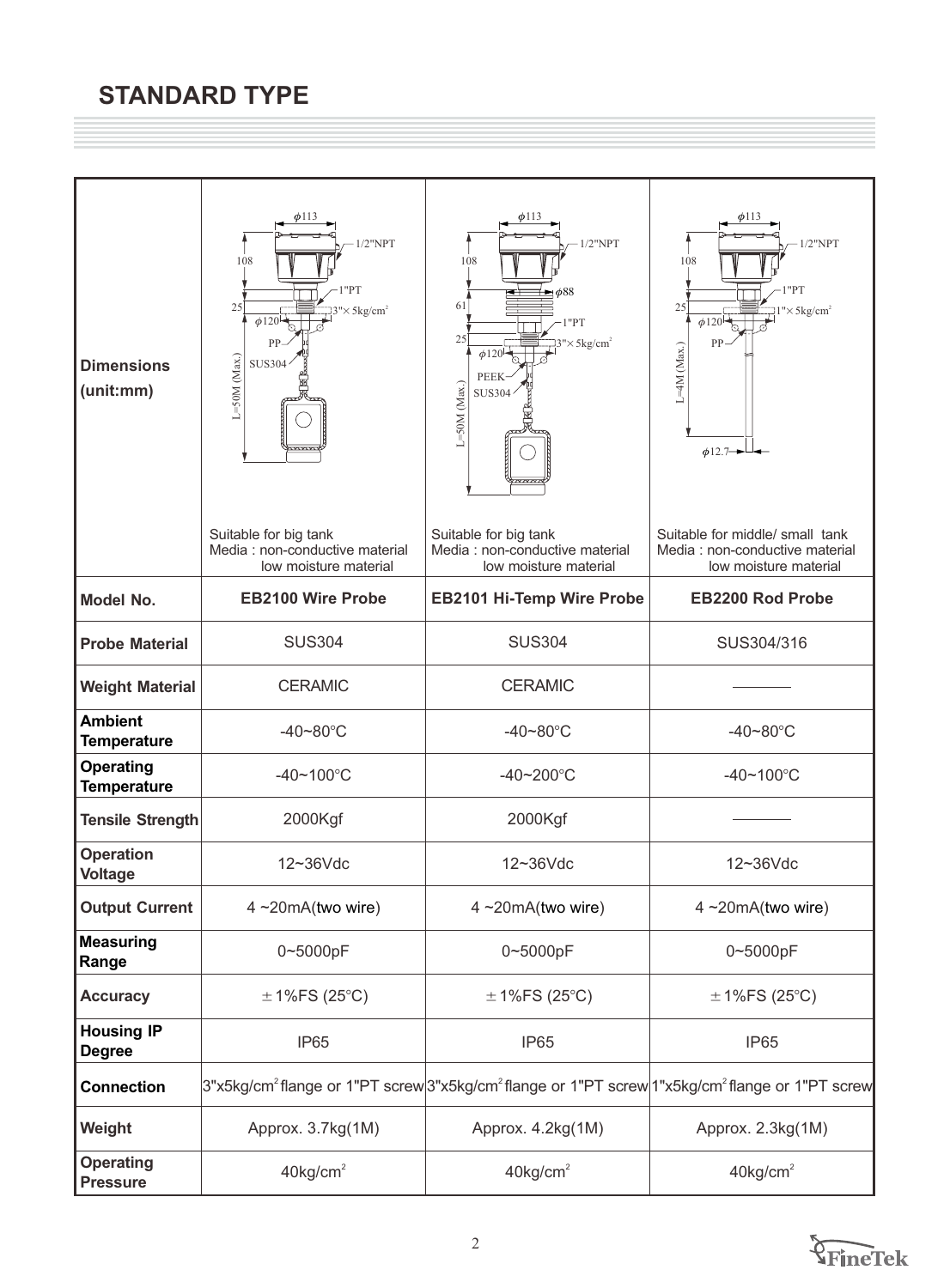| <b>Dimensions</b><br>(unit:mm)                               | $\phi$ 113<br>$1/2$ "NPT<br>108<br>$\equiv \phi$ 88<br>61<br>1"PT<br>25<br>" $\times$ 5 kg/cm <sup>2</sup><br>$\phi$ 120 <sup>1</sup><br>PEEK-<br>L=4M (Max.)<br>$\phi$ 12.7 $\rightarrow$ | $\phi$ 113<br>$1/2$ "NPT<br>108<br>1"PT<br>25<br>" $\times$ 5 kg/cm <sup>2</sup><br>$\phi$ 120<br>PP<br>$L = 50M$ (Max.)<br>SUS304<br>100<br>-M5<br>SUS304<br>$\phi$ 28. | $\phi$ 113<br>$-1/2$ "NPT<br>108<br>$\equiv \phi$ 88<br>61<br>1"PT<br>25<br>$1''\times 5 \text{kg/cm}^2$<br>$\phi$ 120<br>$L=50M$ (Max.)<br><b>PEEK</b><br><b>SUS304</b><br>100<br>M <sub>5</sub><br><b>SUS304</b><br>$\phi$ 28- |
|--------------------------------------------------------------|--------------------------------------------------------------------------------------------------------------------------------------------------------------------------------------------|--------------------------------------------------------------------------------------------------------------------------------------------------------------------------|----------------------------------------------------------------------------------------------------------------------------------------------------------------------------------------------------------------------------------|
|                                                              | Suitable for middle/ small tank<br>Media: non-conductive material<br>low moisture material                                                                                                 | Suitable for non-conductive/<br>low moisture<br>material and big tank.(weight can<br>not be fixed at the bottom of tank)                                                 | Suitable for non-conductive/<br>low moisture<br>material and big tank.(weight can<br>not be fixed at the bottom of tank)                                                                                                         |
| <b>Model No.</b>                                             | <b>EB2201 Hi-Temp Rod Probe</b>                                                                                                                                                            | <b>EB2300 Wire Probe</b>                                                                                                                                                 | <b>EB2301 Hi-Temp Wire Probe</b>                                                                                                                                                                                                 |
| <b>Probe Material</b>                                        | SUS304/316                                                                                                                                                                                 | <b>SUS304</b>                                                                                                                                                            | <b>SUS304</b>                                                                                                                                                                                                                    |
| <b>Weight Material</b>                                       |                                                                                                                                                                                            | <b>SUS304</b>                                                                                                                                                            | <b>SUS304</b>                                                                                                                                                                                                                    |
| <b>Ambient</b><br>$-40 - 80^{\circ}$ C<br><b>Temperature</b> |                                                                                                                                                                                            | $-40 - 80^{\circ}$ C                                                                                                                                                     | $-40 - 80^{\circ}$ C                                                                                                                                                                                                             |
| <b>Operating</b><br>$-40 - 200$ °C<br><b>Temperature</b>     |                                                                                                                                                                                            | $-40 - 100^{\circ}C$                                                                                                                                                     | $-40 - 200$ °C                                                                                                                                                                                                                   |
| <b>Tensile Strength</b>                                      |                                                                                                                                                                                            | 2000Kgf                                                                                                                                                                  | 2000Kgf                                                                                                                                                                                                                          |
| <b>Operation</b><br>12~36Vdc<br><b>Voltage</b>               |                                                                                                                                                                                            | $12 - 36$ Vdc                                                                                                                                                            | 12~36Vdc                                                                                                                                                                                                                         |
| <b>Output Current</b>                                        | $4 - 20mA$ (two wire)                                                                                                                                                                      | 4~20mA(two wire)                                                                                                                                                         | $4 - 20mA(two wire)$                                                                                                                                                                                                             |
| <b>Measuring</b><br>Range                                    | 0~5000pF                                                                                                                                                                                   | 0~5000pF                                                                                                                                                                 | 0~5000pF                                                                                                                                                                                                                         |
| <b>Accuracy</b>                                              | $\pm$ 1%FS (25°C)                                                                                                                                                                          | $± 1\%FS(25°C)$                                                                                                                                                          | $\pm$ 1%FS (25°C)                                                                                                                                                                                                                |
| <b>Housing IP</b><br><b>Degree</b>                           | IP65                                                                                                                                                                                       | IP65                                                                                                                                                                     | IP65                                                                                                                                                                                                                             |
| <b>Connection</b>                                            |                                                                                                                                                                                            |                                                                                                                                                                          | 1"x5kg/cm <sup>2</sup> flange or 1"PT screw 1"x5kg/cm <sup>2</sup> flange or 1"PT screw 1"x5kg/cm <sup>2</sup> flange or 1"PT screw                                                                                              |
| Approx. 2.8kg(1M)<br>Weight                                  |                                                                                                                                                                                            | Approx. 2.3kg(1M)                                                                                                                                                        | Approx. 2.8kg(1M)                                                                                                                                                                                                                |
| <b>Operating</b><br><b>Pressure</b>                          | $40$ kg/cm <sup>2</sup>                                                                                                                                                                    | $40$ kg/cm <sup>2</sup>                                                                                                                                                  | $40$ kg/cm <sup>2</sup>                                                                                                                                                                                                          |

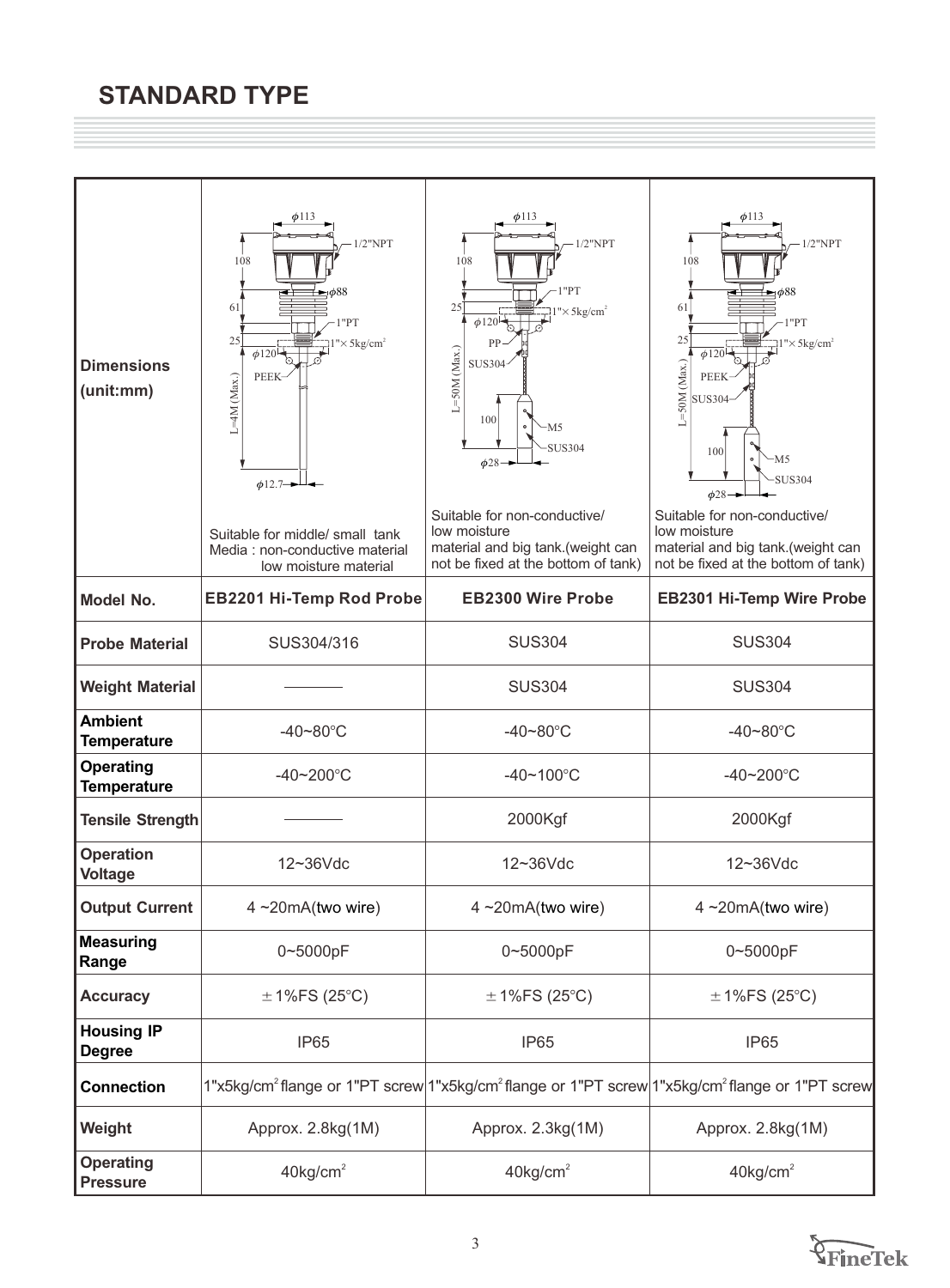| <b>Dimensions</b><br>(unit:mm)         | $\phi$ 113<br>$1/2$ "NPT<br>108<br>$\phi$ 120<br>$1'' \times 5 \text{kg/cm}^2$<br>L=4M (Max.)<br>EB2400 --- PVDF<br>Coating<br>EB2420 --- PP<br>Coating<br>EB2430 --- FEP<br>Coating<br>Suitable for conductive/<br>corrosive material and middle-size<br>tank. | $\phi$ 113<br>$-1/2$ "NPT<br>108<br>$\blacktriangleright \phi$ 88<br>61<br>$\exists$ l"×5kg/cm <sup>2</sup><br>$L=4M$ (Max.)<br>Suitable for conductive/<br>corrosive material and middle-size<br>tank. | $\phi$ 113<br>$-1/2$ "NPT<br>108<br>1"PT<br>25<br>$1" \times 5$ kg/cm <sup>2</sup><br>$\phi$ 120 <sup> </sup><br>$L$ = 50 M (Max.)<br>PP.<br>$\circ$<br>$-M8$<br>150<br><b>PTFE</b><br>$\phi$ 28 $\rightarrow$<br>EB2520 --- PP<br>Coating<br>EB2530 --- FEP<br>Coating<br>Suitable for conductive/<br>corrosive material and middle-size<br>tank.(weight can not be fixed at<br>the bottom of tank) |  |
|----------------------------------------|-----------------------------------------------------------------------------------------------------------------------------------------------------------------------------------------------------------------------------------------------------------------|---------------------------------------------------------------------------------------------------------------------------------------------------------------------------------------------------------|------------------------------------------------------------------------------------------------------------------------------------------------------------------------------------------------------------------------------------------------------------------------------------------------------------------------------------------------------------------------------------------------------|--|
| <b>Model No.</b>                       | EB2400/20/30 Anti-Corrosion                                                                                                                                                                                                                                     | Hi-temp<br><b>EB2431</b><br><b>Anti-Corrosion</b>                                                                                                                                                       | EB2520/30 Anti-Corrosion<br><b>Wire Probe</b>                                                                                                                                                                                                                                                                                                                                                        |  |
| <b>Probe Material</b>                  | SUS304+Coating                                                                                                                                                                                                                                                  | SUS304+Coating                                                                                                                                                                                          | SUS304+Coating                                                                                                                                                                                                                                                                                                                                                                                       |  |
| <b>Weight Material</b>                 |                                                                                                                                                                                                                                                                 |                                                                                                                                                                                                         | SUS304+PTFE                                                                                                                                                                                                                                                                                                                                                                                          |  |
| <b>Ambient</b><br><b>Temperature</b>   | $-40 - 80^{\circ}$ C                                                                                                                                                                                                                                            | $-40 - 80^{\circ}$ C                                                                                                                                                                                    | $-40 - 80^{\circ}$ C                                                                                                                                                                                                                                                                                                                                                                                 |  |
| <b>Operating</b><br><b>Temperature</b> | $-40 - 100^{\circ}$ C                                                                                                                                                                                                                                           | $-40 - 200$ °C                                                                                                                                                                                          | $-40 - 100^{\circ}$ C                                                                                                                                                                                                                                                                                                                                                                                |  |
| <b>Tensile Strength</b>                |                                                                                                                                                                                                                                                                 |                                                                                                                                                                                                         | 1200Kgf                                                                                                                                                                                                                                                                                                                                                                                              |  |
| <b>Operation</b><br><b>Voltage</b>     | 12~36Vdc                                                                                                                                                                                                                                                        | 12~36Vdc                                                                                                                                                                                                | 12~36Vdc                                                                                                                                                                                                                                                                                                                                                                                             |  |
| <b>Output Current</b>                  | 4~20mA(two wire)                                                                                                                                                                                                                                                | 4~20mA(two wire)                                                                                                                                                                                        | $4 - 20mA$ (two wire)                                                                                                                                                                                                                                                                                                                                                                                |  |
| <b>Measuring</b><br>Range              | 0~5000pF                                                                                                                                                                                                                                                        | 0~5000pF                                                                                                                                                                                                | 0~5000pF                                                                                                                                                                                                                                                                                                                                                                                             |  |
| <b>Accuracy</b>                        | $\pm$ 1%FS (25°C)                                                                                                                                                                                                                                               | $\pm$ 1%FS (25°C)                                                                                                                                                                                       | $\pm$ 1%FS (25°C)                                                                                                                                                                                                                                                                                                                                                                                    |  |
| <b>Housing IP</b><br><b>Degree</b>     | IP <sub>65</sub>                                                                                                                                                                                                                                                | IP65                                                                                                                                                                                                    | IP65                                                                                                                                                                                                                                                                                                                                                                                                 |  |
| <b>Connection</b>                      | 1"x5kg/cm <sup>2</sup> flange                                                                                                                                                                                                                                   | 1"x5kg/cm <sup>2</sup> flange                                                                                                                                                                           | 1"x5kg/cm <sup>2</sup> flange or 1"PT screw                                                                                                                                                                                                                                                                                                                                                          |  |
| Weight                                 | Approx. 2.3kg(1M)                                                                                                                                                                                                                                               | Approx. 2.3kg(1M)                                                                                                                                                                                       | Approx. 2.3kg(1M)                                                                                                                                                                                                                                                                                                                                                                                    |  |
| <b>Operating</b><br><b>Pressure</b>    | $40$ kg/cm <sup>2</sup>                                                                                                                                                                                                                                         | $40$ kg/cm <sup>2</sup>                                                                                                                                                                                 | $40$ kg/cm <sup>2</sup>                                                                                                                                                                                                                                                                                                                                                                              |  |

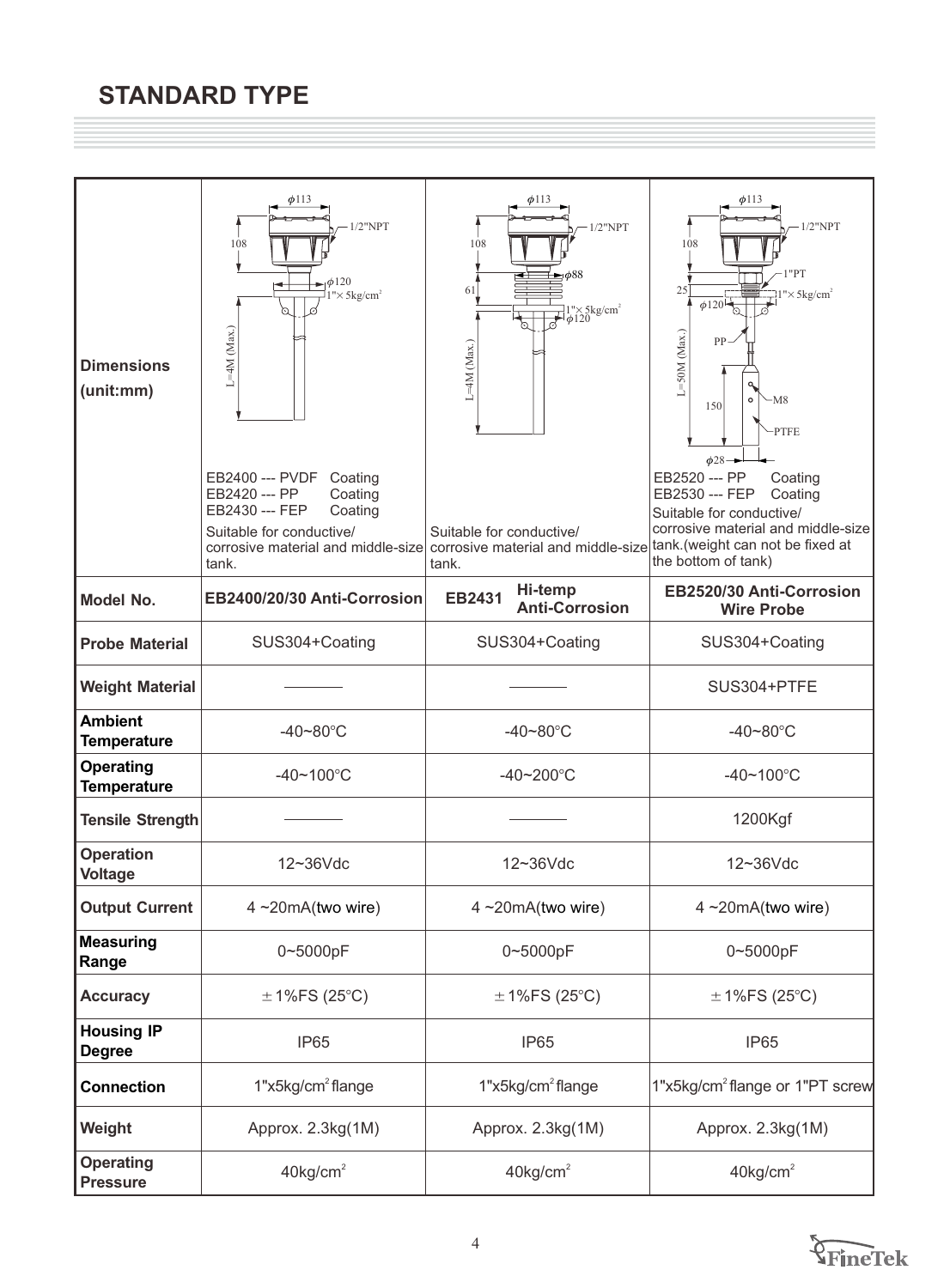| <b>Dimensions</b><br>(unit:mm)         | $\phi$ 113<br>$1/2$ "NPT<br>108<br>$= 0.688$<br>61<br>1"PT<br>25<br>$1'' \times 5 \text{kg/cm}^2$<br>$\phi$ 120<br><b>PEEK</b><br>$L = 50M$ (Max.)<br>$\circ$<br>°<br>100<br>M5<br><b>PTFE</b><br>$\phi$ 28-<br>Suitable for conductive/<br>corrosive material and middle-size<br>tank.(weight can not be fixed at<br>the bottom of tank) |
|----------------------------------------|-------------------------------------------------------------------------------------------------------------------------------------------------------------------------------------------------------------------------------------------------------------------------------------------------------------------------------------------|
| <b>Model No.</b>                       | <b>EB2531 Anti-Corrosion</b><br><b>Hi-Temp Wire Probe</b>                                                                                                                                                                                                                                                                                 |
| <b>Probe Material</b>                  | SUS304+Coating                                                                                                                                                                                                                                                                                                                            |
| <b>Weight Material</b>                 | SUS304+PTFE                                                                                                                                                                                                                                                                                                                               |
| <b>Ambient</b><br><b>Temperature</b>   | $-40 - 100$ °C                                                                                                                                                                                                                                                                                                                            |
| <b>Operating</b><br><b>Temperature</b> | $-40 - 200$ °C                                                                                                                                                                                                                                                                                                                            |
| <b>Tensile Strength</b>                | 2000Kgf                                                                                                                                                                                                                                                                                                                                   |
| <b>Operation</b><br><b>Voltage</b>     | $12 - 36$ Vdc                                                                                                                                                                                                                                                                                                                             |
| <b>Output Current</b>                  | $4 - 20mA(two wire)$                                                                                                                                                                                                                                                                                                                      |
| <b>Measuring</b><br>Range              | 0~5000pF                                                                                                                                                                                                                                                                                                                                  |
| <b>Accuracy</b>                        | $\pm$ 1%FS (25°C)                                                                                                                                                                                                                                                                                                                         |
| <b>Housing IP</b><br><b>Degree</b>     | IP <sub>65</sub>                                                                                                                                                                                                                                                                                                                          |
| <b>Connection</b>                      | 1"x5kg/cm <sup>2</sup> flange or 1"PT screw                                                                                                                                                                                                                                                                                               |
| Weight                                 | Approx. 2.3kg(1M)                                                                                                                                                                                                                                                                                                                         |
| <b>Operating</b><br><b>Pressure</b>    | $40$ kg/cm <sup>2</sup>                                                                                                                                                                                                                                                                                                                   |

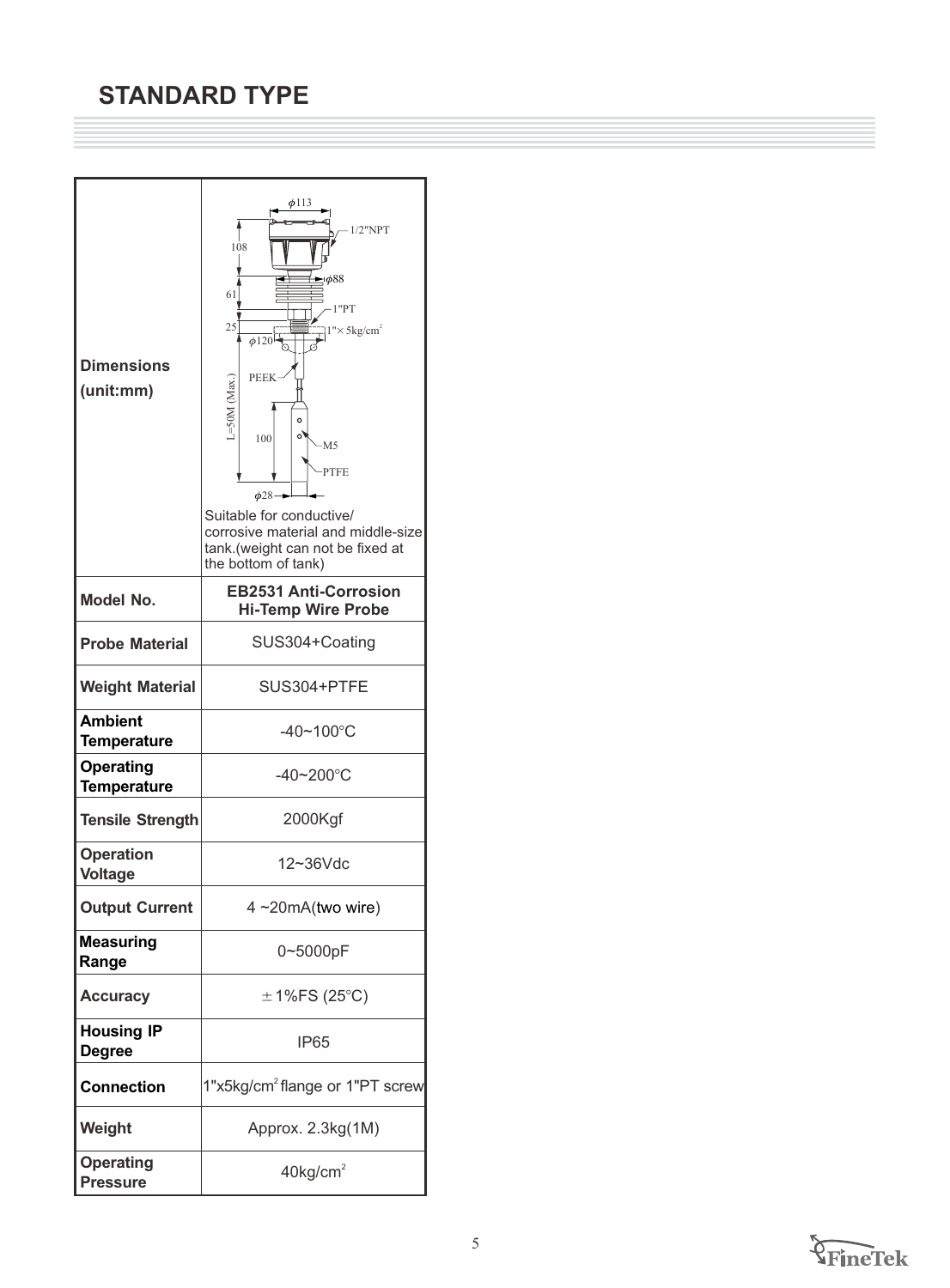# **STANDARD TYPE (MULTI-FUNCTION)**

| <b>Dimensions</b><br>(unit:mm)                               | $-\phi$ 84 $-$<br>105<br>$1/2$ "PF<br>351<br>1"PT<br>25<br>$\sqrt{5}$ kg/cm <sup>2</sup><br>$\phi$ 120 <sup>-</sup><br>PP-<br>$L = 4M$ (Max.)<br>$\phi$ 12.7 $\rightarrow$<br>Suitable for non-conductive<br>material and middle-size tank. | $-\phi$ 84 –<br>105<br>$-1/2$ "PF<br>35.<br>1"PT<br>25<br>" $\times$ 5 kg/cm <sup>2</sup><br>$\phi$ 120 <sup> </sup><br>PP<br>$L = 50M$ (Max.)<br><b>SUS304</b><br>100<br>N5-<br><b>SUS304</b><br>$\phi$ 28-<br>Suitable for non-conductive<br>material and big tank. | $-\phi$ 84<br>105<br>$-1/2$ "PF<br>$35$ <sup><math>\uparrow</math></sup><br>$\rightarrow$ $\phi$ 120<br>$1'' \times 5$ kg/cm <sup>2</sup><br>$L=4M$ (Max.)<br>EB3400 --- PVDF<br>Coating<br>EB3420 --- PP<br>Coating<br>EB3430 --- FEP<br>Coating<br>Suitable for conductive/ corrosive<br>material and middle-size tank. |  |
|--------------------------------------------------------------|---------------------------------------------------------------------------------------------------------------------------------------------------------------------------------------------------------------------------------------------|-----------------------------------------------------------------------------------------------------------------------------------------------------------------------------------------------------------------------------------------------------------------------|---------------------------------------------------------------------------------------------------------------------------------------------------------------------------------------------------------------------------------------------------------------------------------------------------------------------------|--|
| <b>Model No.</b>                                             | <b>EB3200 Rod Probe</b>                                                                                                                                                                                                                     | <b>EB3300 Wire Probe</b>                                                                                                                                                                                                                                              | EB3400/20/30 Anti-Corrosion                                                                                                                                                                                                                                                                                               |  |
| <b>Probe material</b>                                        | SUS304/316                                                                                                                                                                                                                                  | <b>SUS304</b>                                                                                                                                                                                                                                                         | SUS304+Coating                                                                                                                                                                                                                                                                                                            |  |
| <b>Weight material</b>                                       |                                                                                                                                                                                                                                             | <b>SUS304</b>                                                                                                                                                                                                                                                         |                                                                                                                                                                                                                                                                                                                           |  |
| <b>Ambient</b><br>$-40 - 80^{\circ}$ C<br><b>Temperature</b> |                                                                                                                                                                                                                                             | $-40 - 80^{\circ}$ C                                                                                                                                                                                                                                                  | $-40 - 80^{\circ}$ C                                                                                                                                                                                                                                                                                                      |  |
| <b>Operating</b><br>Temperature                              | $-40 - 100^{\circ}C$                                                                                                                                                                                                                        | $-40 - 100^{\circ}C$                                                                                                                                                                                                                                                  | $-40 - 100^{\circ}C$                                                                                                                                                                                                                                                                                                      |  |
| <b>Tensile strength</b>                                      |                                                                                                                                                                                                                                             | 2000Kgf                                                                                                                                                                                                                                                               |                                                                                                                                                                                                                                                                                                                           |  |
| <b>Operation</b><br>12~36Vdc<br>voltage                      |                                                                                                                                                                                                                                             | 12~36Vdc                                                                                                                                                                                                                                                              | 12~36Vdc                                                                                                                                                                                                                                                                                                                  |  |
| <b>Output current</b>                                        | $4 - 20mA$ (two wire)                                                                                                                                                                                                                       | $4 - 20 \text{mA}$ (two wire)                                                                                                                                                                                                                                         | $4 \sim 20 \text{mA}$ (two wire)                                                                                                                                                                                                                                                                                          |  |
| <b>Output Linear</b><br>Range                                | $3.8 - 21.5$ mA                                                                                                                                                                                                                             | $3.8 - 21.5mA$                                                                                                                                                                                                                                                        | $3.8 - 21.5mA$                                                                                                                                                                                                                                                                                                            |  |
| <b>Upper Limit</b>                                           | 22mA                                                                                                                                                                                                                                        | 22mA                                                                                                                                                                                                                                                                  | 22mA                                                                                                                                                                                                                                                                                                                      |  |
| <b>Lower Limit</b>                                           | 3.5mA                                                                                                                                                                                                                                       | 3.5mA                                                                                                                                                                                                                                                                 | 3.5mA                                                                                                                                                                                                                                                                                                                     |  |
| <b>Output Latch</b>                                          | $3.5 \cdot 22 \text{mA}$                                                                                                                                                                                                                    | $3.5 \cdot 22 \text{mA}$                                                                                                                                                                                                                                              | $3.5 \cdot 22 \text{mA}$                                                                                                                                                                                                                                                                                                  |  |
| <b>Measuring</b><br>Range                                    | 0~5000pF<br>0~5000pF                                                                                                                                                                                                                        |                                                                                                                                                                                                                                                                       | 0~5000pF                                                                                                                                                                                                                                                                                                                  |  |
| <b>Accuracy</b>                                              | $\pm$ 1%FS (25°C)                                                                                                                                                                                                                           | $\pm$ 1%FS (25°C)                                                                                                                                                                                                                                                     | $\pm$ 1%FS (25°C)                                                                                                                                                                                                                                                                                                         |  |
| <b>Housing IP</b><br><b>Degree</b>                           | IP65                                                                                                                                                                                                                                        | IP65                                                                                                                                                                                                                                                                  | IP65                                                                                                                                                                                                                                                                                                                      |  |
| <b>Connection</b>                                            |                                                                                                                                                                                                                                             | 1"x5kg/cm <sup>2</sup> flange or 1"PT screw <sup>1</sup> 1"x5kg/cm <sup>2</sup> flange or 1"PT screw                                                                                                                                                                  | 1"x5kg/cm <sup>2</sup> flange                                                                                                                                                                                                                                                                                             |  |
| Weight                                                       | Approx. 2.3kg(1M)                                                                                                                                                                                                                           | Approx. 2.3kg(1M)                                                                                                                                                                                                                                                     | Approx. 2.3kg(1M)                                                                                                                                                                                                                                                                                                         |  |
| <b>Operating</b><br>$40$ kg/cm <sup>2</sup><br>pressure      |                                                                                                                                                                                                                                             | $40$ kg/cm <sup>2</sup><br>$40$ kg/cm <sup>2</sup>                                                                                                                                                                                                                    |                                                                                                                                                                                                                                                                                                                           |  |

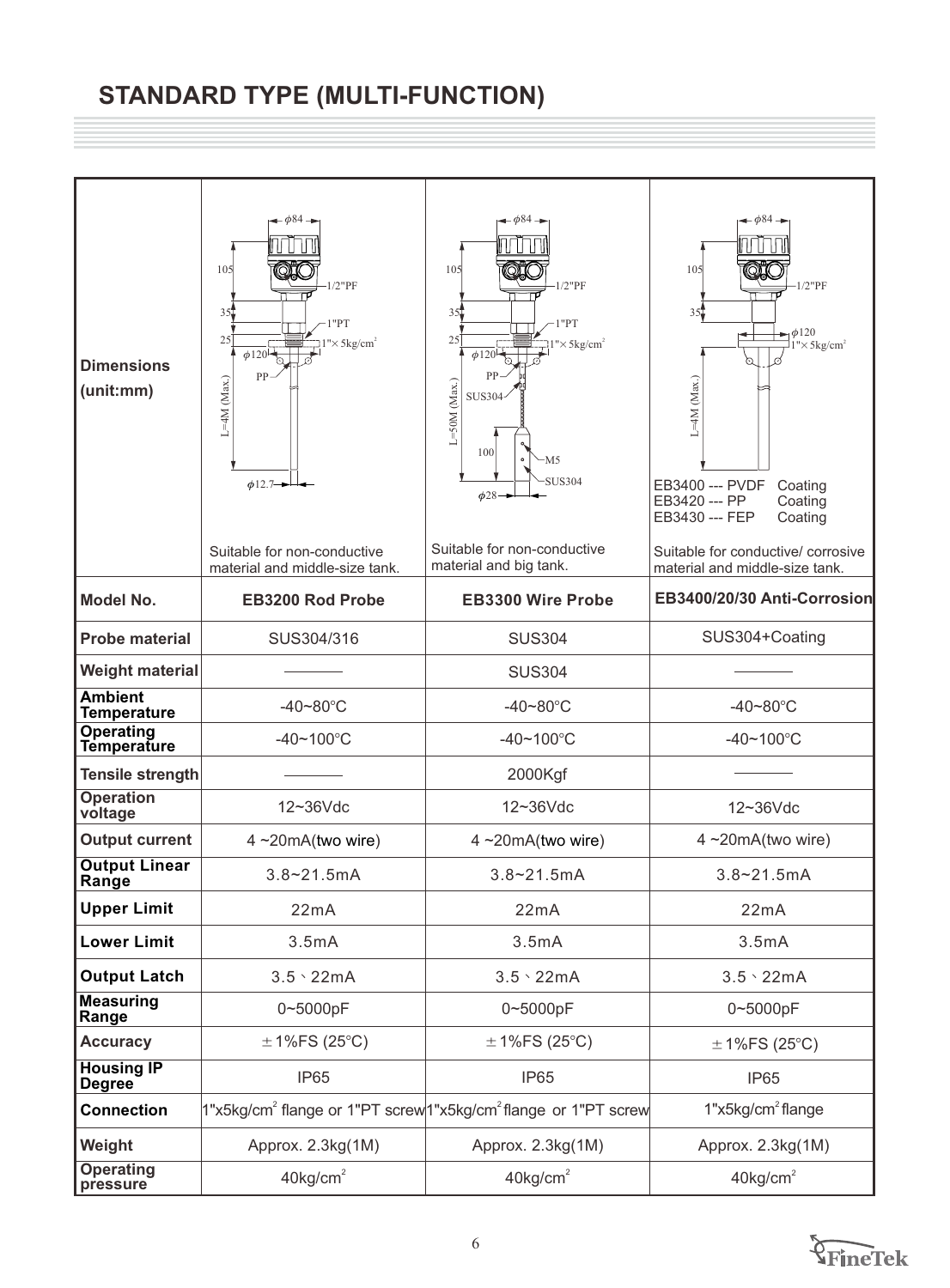# **STANDARD TYPE (MULTI-FUNCTION) / COMPACT RAMP**

| <b>Dimensions</b><br>(unit:mm)         | - φ84 →<br>105<br>QX<br>$1/2$ "PF<br>35<br>1"PT<br>25<br>$1'' \times 5 \text{kg/cm}^2$<br>$\phi$ 120<br>$L = 50M$ (Max.)<br>PP<br>۹<br>$\circ$<br>M8<br>150<br>-PTFE<br>$\phi$ 28 $\rightarrow$ | <b>Dimensions</b><br>(unit:mm)          |
|----------------------------------------|-------------------------------------------------------------------------------------------------------------------------------------------------------------------------------------------------|-----------------------------------------|
|                                        | EB3520 --- PP<br>Coating<br>EB3530 --- FEP<br>Coating<br>Suitable for conductive/ corrosive<br>material and middle-size tank.                                                                   | <b>Model No.</b><br><b>Power supp</b>   |
| <b>Model No.</b>                       | EB3520/30 Anti-Corrosion<br><b>Wire Probe</b>                                                                                                                                                   | <b>Measuring</b><br>range               |
| <b>Probe material</b>                  | SUS304+Coating                                                                                                                                                                                  | <b>Output curr</b>                      |
| <b>Weight material</b>                 | SUS304+PTFE                                                                                                                                                                                     | <b>Output Line</b>                      |
| <b>Ambient</b><br><b>Temperature</b>   | $-40 - 80^{\circ}$ C                                                                                                                                                                            | Range                                   |
| <b>Operating</b><br><b>Temperature</b> | $-40 - 100^{\circ}$ C                                                                                                                                                                           | <b>Upper Limit</b>                      |
| <b>Tensile strength</b>                | 2000Kgf                                                                                                                                                                                         | <b>Lower Limit</b>                      |
| <b>Operation</b><br>voltage            | 12~36Vdc                                                                                                                                                                                        | <b>Output Latd</b>                      |
| <b>Output current</b>                  | $4 - 20mA(two wire)$                                                                                                                                                                            |                                         |
| <b>Output Linear</b><br>Range          | $3.8 - 21.5mA$                                                                                                                                                                                  | <b>Accuracy</b>                         |
| <b>Upper Limit</b>                     | 22mA                                                                                                                                                                                            | Load<br><b>Resistance</b>               |
| <b>Lower Limit</b>                     | 3.5mA                                                                                                                                                                                           | Environmer<br><b>Temperatur</b>         |
| <b>Output Latch</b>                    | $3.5 \cdot 22 \text{mA}$                                                                                                                                                                        | <b>Operation</b>                        |
| <b>Measuring</b><br>Range              | 0~5000pF                                                                                                                                                                                        | <b>Temperatur</b>                       |
| <b>Accuracy</b>                        | $\pm$ 1%FS (25°C)                                                                                                                                                                               | <b>Environmer</b><br><b>Humidity</b>    |
| <b>Housing IP</b><br><b>Degree</b>     | <b>IP65</b>                                                                                                                                                                                     | <b>Temperatur</b><br><b>Coefficient</b> |
| <b>Connection</b>                      | 1"x5kg/cm <sup>2</sup> flange or 1"PT screw                                                                                                                                                     | <b>LCD Display</b>                      |
| Weight                                 | Approx. 2.3kg(1M)                                                                                                                                                                               |                                         |
| <b>Operating</b><br>pressure           | $15$ kg/cm <sup>2</sup>                                                                                                                                                                         | <b>Housing IP</b><br><b>Degree</b>      |

| <b>Dimensions</b><br>(unit:mm)           | $\phi$ 38.1<br>000<br>$-M12$<br>130<br>49.5<br>HEX38<br>22;<br>$1/2$ " $PT$<br>$L=1M(Max.)$<br>$\phi$ 8+<br>Suitable for conductive/ corrosive<br>material and small tank. |
|------------------------------------------|----------------------------------------------------------------------------------------------------------------------------------------------------------------------------|
| Model No.                                | <b>EB2600 Compact Ramp</b>                                                                                                                                                 |
| <b>Power supply</b>                      | 12~36Vdc                                                                                                                                                                   |
| <b>Measuring</b><br>range                | 0~1000pF                                                                                                                                                                   |
| <b>Output current</b>                    | 4~20mA(two wire)                                                                                                                                                           |
| <b>Output Linear</b><br>Range            | $3.8 - 21.5$ mA                                                                                                                                                            |
| <b>Upper Limit</b>                       | 22mA                                                                                                                                                                       |
| <b>Lower Limit</b>                       | 3.5mA                                                                                                                                                                      |
| <b>Output Latch</b>                      | $3.5 \cdot 22$ mA                                                                                                                                                          |
| <b>Accuracy</b>                          | $\pm$ 1%FS (25°C)                                                                                                                                                          |
| Load                                     | $(Vs-12) \times 50$                                                                                                                                                        |
| <b>Resistance</b>                        | Vs:Power Voltage                                                                                                                                                           |
| <b>Environment</b><br><b>Temperature</b> | $-40^{\circ}$ C~80 $^{\circ}$ C                                                                                                                                            |
| <b>Operation</b><br><b>Temperature</b>   | $-40^{\circ}$ C~100 $^{\circ}$ C                                                                                                                                           |
| <b>Environment</b><br><b>Humidity</b>    | $0 - 85%$                                                                                                                                                                  |
| <b>Temperature</b><br><b>Coefficient</b> | $\pm$ 0.02% FS. /°C                                                                                                                                                        |
| <b>LCD Display</b>                       | -1999 ~ 9999                                                                                                                                                               |
| <b>Housing IP</b><br><b>Degree</b>       | IP 65                                                                                                                                                                      |

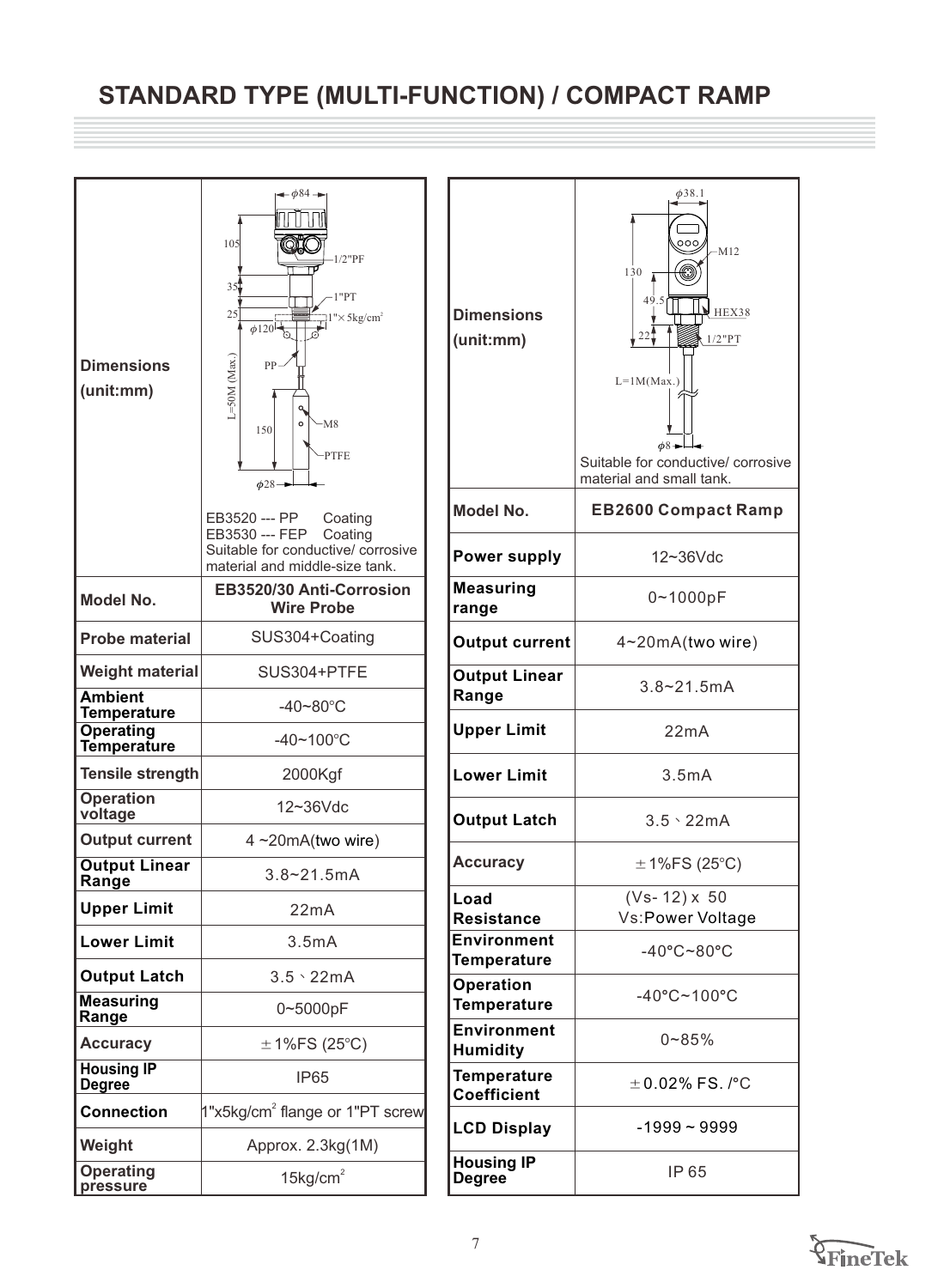## **CALIBRATION & SETUP**

**Display Value**

**RLE** 

ਰਿਤ

99

 $\circledR$ 

 $\circledR$ 

 $\circledR$ 

 $\circledR$ 

 $\circledR$ 

 $^{\circledR}$ 

 $\circledR$ 

 $\circledR$ 

**Setting mode**  $\textcircled{2} + \textcircled{em}$  2sec  $\circledR$  $\boxed{\text{EMT}}$ SCRL  $\circledR$  $\circledR$ dot  $\sqrt{ENT}$  $\circledR$  $50R$  $ENT$  $\circledR$  $551$  $\sqrt{ENT}$  $\circledR$ 8.PE  $\boxed{\text{ENT}}$  $\circledR$ 

LoPE.  $\boxed{\text{ENT}}$ 



| <b>Main</b><br>Menu | Sub-<br>Menu   | Range                     | <b>Default</b> | <b>Description</b>                                                          | <b>EB3 Series</b> | <b>EB2 Series</b> | <b>EB2600 Series</b> |
|---------------------|----------------|---------------------------|----------------|-----------------------------------------------------------------------------|-------------------|-------------------|----------------------|
|                     | dob            | $0 - 3$                   | $\mathbf{1}$   | Decimal point setting                                                       | ٠                 | ٠                 |                      |
|                     | <b>S.CH</b>    | $-1999 - 9999$            | 100.0          | 20mA corresponding display value                                            |                   | $\bullet$         |                      |
| SCRL                | S.CL           | $-1999 - 9999$            | $\mathbf{0}$   | 4mA corresponding display value                                             | $\bullet$         | $\bullet$         | $\bullet$            |
|                     | $H_1PL$        | $-1999 - 9999$            | 100.0          | Corresponding calibration<br>value for high point (Hipt).                   | $\bullet$         | ٠                 | $\bullet$            |
|                     | LoPE           | $-1999 - 9999$            | $\mathbf{0}$   | Corresponding Calibration<br>Value for low point (Lopt).                    | $\bullet$         | ٠                 | ٠                    |
|                     | PoS.1          | $-1999 - 9999$            | 50.00          | Process High Alarm<br>Alarm position                                        | $\bullet$         |                   |                      |
|                     | 895.1          | $-1999 - 9999$            |                | <b>Hysteresis Alarm</b>                                                     | $\bullet$         |                   |                      |
|                     | 89 F           | $0 - 99$                  | $\Omega$       | Alarm delay time(sec)                                                       |                   |                   |                      |
| RL E.               | div 1          | 0.08/001                  | 00P            | Alarm direction<br>n o P:normal open<br>of L:normal close                   |                   |                   |                      |
|                     | PoS.2          | $-1999 - 9999$            | 50.00          | Process Low Alarm<br>Alarm position                                         |                   |                   |                      |
|                     | <b>BYS2</b>    | $-1999 - 9999$            | $\Omega$       | <b>Hysteresis Alarm</b>                                                     | $\bullet$         |                   |                      |
|                     | 892            | $0 - 99$                  | $\mathbf 0$    | Alarm delay time(sec)                                                       | $\bullet$         |                   |                      |
|                     | $d_1$ $c_2$    | 00P/0EL                   | 00P            | Alarm direction<br>n o P:normal open<br>n EL :normal close                  |                   |                   |                      |
|                     | ERH            | SAVE, RSET<br><b>BACK</b> | SAVE           | Memory for max & mini value during operation<br>SAVE:Save value into Eeprom | ●                 |                   |                      |
| lceru               | $E_{\rm{min}}$ | SAVE, RSET<br><b>BACK</b> | SAVE           | REST:Clean present value<br>and memory<br>BACK:Go back to sub-menu          |                   |                   |                      |
|                     | FILE           | Lo.MID.HI                 | LO             | Software Filter                                                             |                   |                   |                      |
|                     | LACH           | ON, OFF                   | OFF            | Output latch                                                                | ٠                 |                   | ٠                    |
|                     | <b>BREP</b>    | $1 - 60$ sec              | $\mathbf{1}$   | Reflash time                                                                |                   |                   |                      |
|                     | <b>CRP</b>     | 0~9999                    |                | Capacity Value                                                              | $\bullet$         | ●                 | $\bullet$            |
|                     | 86 E           | $0 - 9999$                | 5056           | High point Capacity Value                                                   | ٠                 |                   |                      |
| 5.95.               | LoC            | 0~9999                    | 54             | Low point Capacity Value                                                    | $\bullet$         |                   |                      |
|                     | 8.4            | $-1999 - 9999$            | $\mathbf{0}$   | 4mA fine turn                                                               |                   |                   |                      |
|                     | 6.20           | -1999~9999                | $\mathbf 0$    | 20mA fine turn                                                              |                   |                   |                      |
|                     | F5.EE          |                           |                | Load default                                                                |                   |                   |                      |

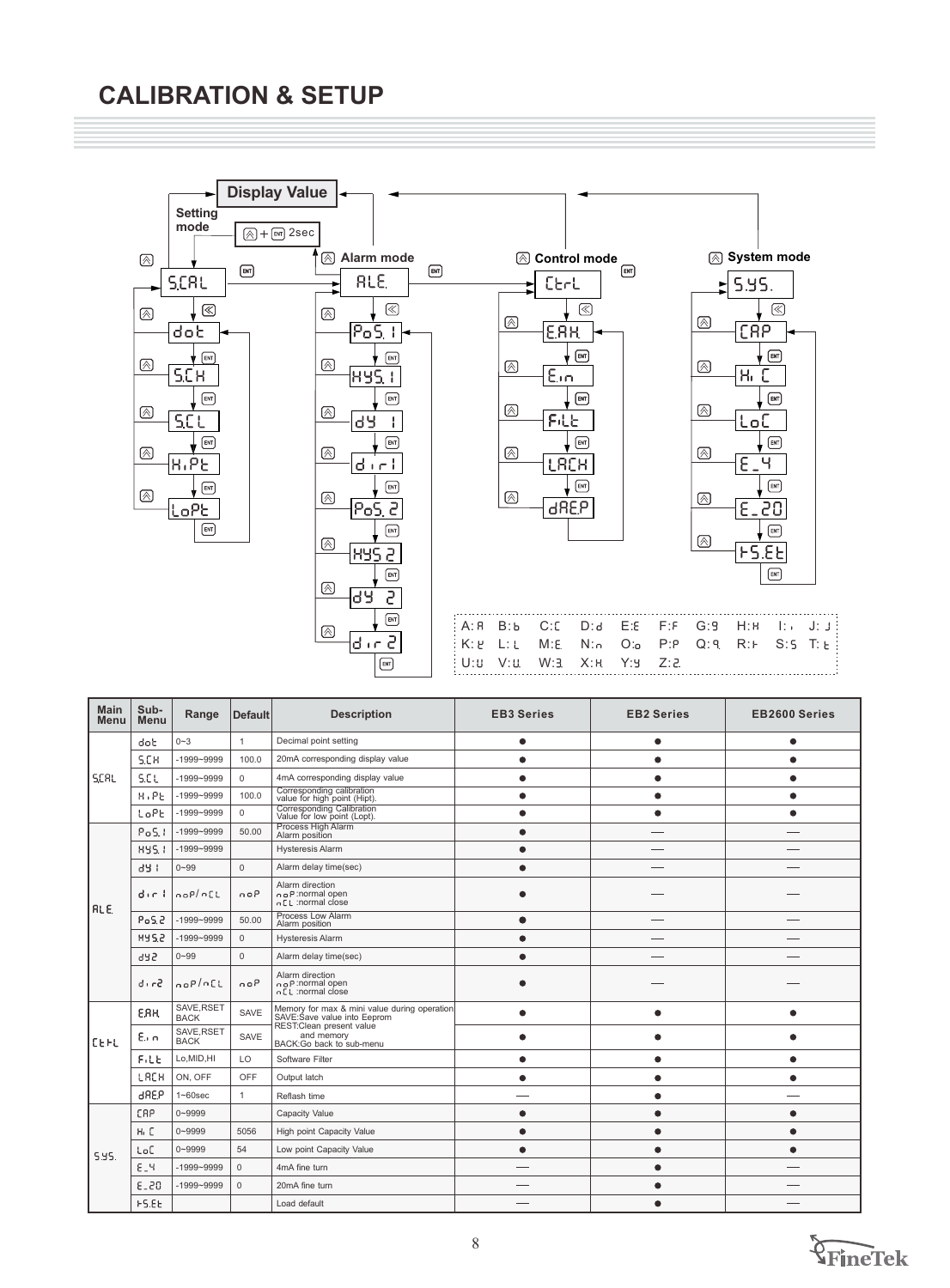## **ORDER INFORMATION**



**0500:** below 500mm

**1000:** 501~1000mm

**1500:** 1001~1500mm <sup>36</sup> 500mm per Unit

Use English letter as first code for probe length over 10m. A150 represents 15m, A200 represents 20m

\* Tolerance of the total product length is  $\pm$  5mm

\* Characteristics, specifications and dimensions are subject to change without notice.

\* Please contact your nearest distributing office for further informations.

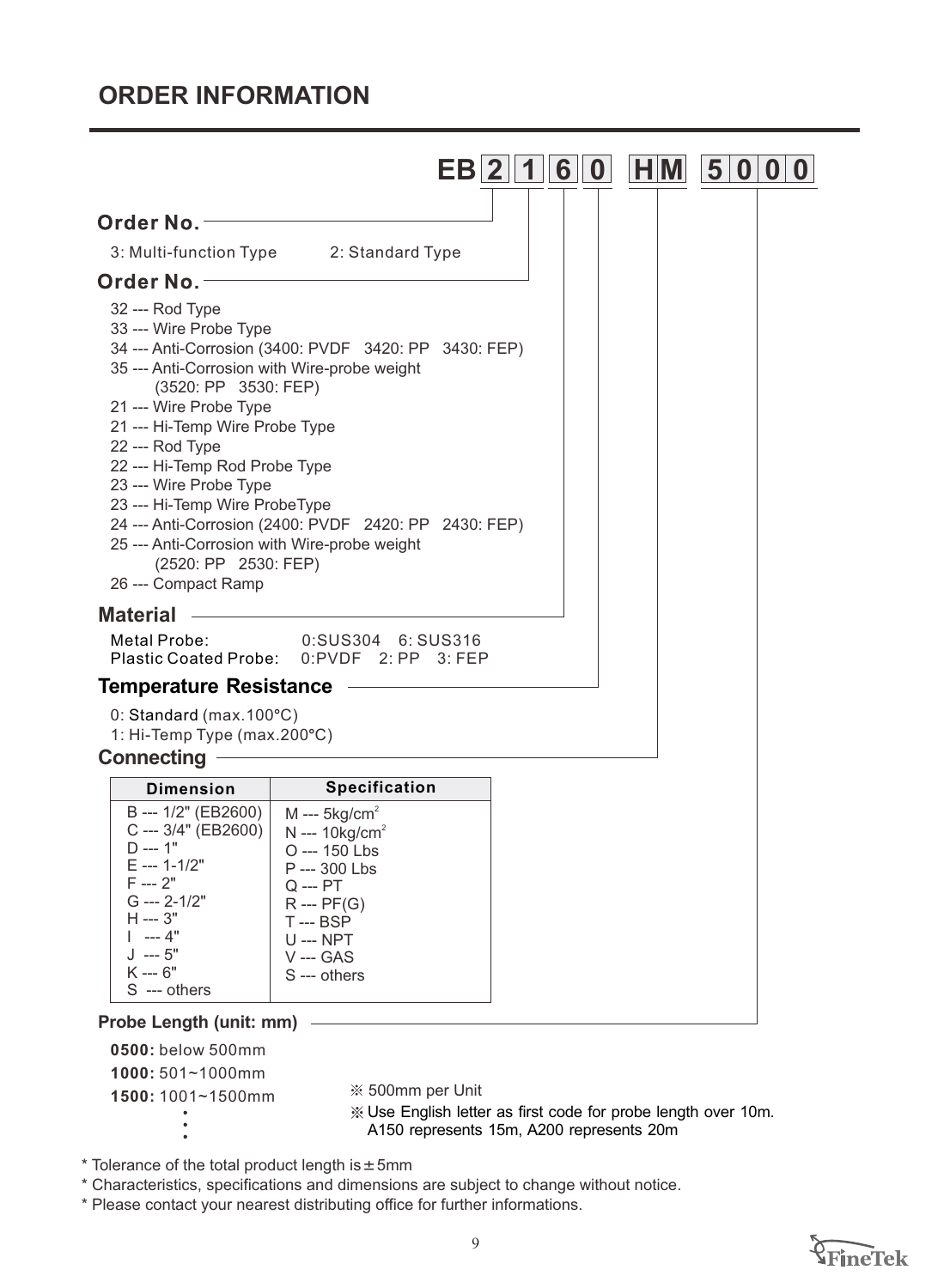#### PTB PROOF No.09 ATEX 1004II 2G Ex d IIB T6~T3 Gb II 2D Ex tb IIIC  $T80^{\circ}$ C~T190 $^{\circ}$ C Db IP65

## **EXPLOSION PROOF TYPE**

| <b>Dimensions</b><br>(unit:mm)                                 | $\phi$ 113<br>$1/2$ "NPT<br>125<br>45<br>$-1/2$ "PT<br>25<br>$13'' \times 5 \text{kg/cm}^2$<br>$\phi$ 180<br>145<br>$\phi$ 20<br>$J = 50M$ (Max.)<br>ceramic<br>$\langle \! \! \infty \rangle$ | $\phi$ 113<br>$1/2$ "NPT<br>108<br>$\neg \phi 88$<br>50<br>421<br>$1 - 1/2$ "PT<br>25<br>$13'' \times 5 \text{kg/cm}^2$<br>$\rightarrow$ 4180<br>145<br>$\phi$ 20 $\rightarrow$<br>$L = 50M$ (Max.)<br>ceramic<br>$\langle \! \! \epsilon \! \! \; \! \; \rangle$ | $\phi$ 113<br>$1/2$ "NPT<br>108<br>$-1/2$ "PT<br>25<br>$-1/2$ " $\times$ 5kg/cm <sup>2</sup><br>$\phi$ 120<br>$\phi$ 21 -<br>$L = 4M$ (Max.)<br>$-\phi$ 12.7<br>ξx, |  |
|----------------------------------------------------------------|------------------------------------------------------------------------------------------------------------------------------------------------------------------------------------------------|-------------------------------------------------------------------------------------------------------------------------------------------------------------------------------------------------------------------------------------------------------------------|---------------------------------------------------------------------------------------------------------------------------------------------------------------------|--|
|                                                                | Suitable for non-conductive<br>material and big tank.                                                                                                                                          | Suitable for non-conductive<br>material and big tank.                                                                                                                                                                                                             | Suitable for non-conductive<br>material and middle-size tank.                                                                                                       |  |
| <b>Model No.</b>                                               | <b>EB1710 Wire Probe</b>                                                                                                                                                                       | <b>EB1711 Hi-Temp Wire Probe</b>                                                                                                                                                                                                                                  | <b>EB1720 Rod Probe</b>                                                                                                                                             |  |
| <b>SUS304</b><br><b>Probe material</b>                         |                                                                                                                                                                                                | <b>SUS304</b>                                                                                                                                                                                                                                                     | SUS304/316                                                                                                                                                          |  |
| <b>Weight material</b>                                         | <b>CERAMIC</b><br><b>CERAMIC</b>                                                                                                                                                               |                                                                                                                                                                                                                                                                   |                                                                                                                                                                     |  |
| <b>Ambient</b><br><b>Temperature</b>                           | $-20 - 70$ °C<br>$-20 - 70^{\circ}$ C                                                                                                                                                          |                                                                                                                                                                                                                                                                   | $-20 - 70^{\circ}$ C                                                                                                                                                |  |
| <b>Operating</b><br>$-40 - 80^{\circ}$ C<br><b>Temperature</b> |                                                                                                                                                                                                | $-40 - 200$ °C                                                                                                                                                                                                                                                    | $-40 - 80^{\circ}$ C                                                                                                                                                |  |
| 2000Kgf<br><b>Tensile strength</b>                             |                                                                                                                                                                                                | 2000Kgf                                                                                                                                                                                                                                                           |                                                                                                                                                                     |  |
| <b>Operation</b><br>voltage                                    | 12~36Vdc<br>12~36Vdc                                                                                                                                                                           |                                                                                                                                                                                                                                                                   | 12~36Vdc                                                                                                                                                            |  |
| <b>Output current</b>                                          | 4~20mA(two wire)                                                                                                                                                                               | $4 - 20mA(two wire)$                                                                                                                                                                                                                                              | $4 - 20mA(two wire)$                                                                                                                                                |  |
| <b>Measuring</b><br>Range                                      | 0~5000pF<br>0~5000pF<br>0~5000pF                                                                                                                                                               |                                                                                                                                                                                                                                                                   |                                                                                                                                                                     |  |
| <b>Accuracy</b>                                                | $\pm$ 1%FS (25°C)<br>$\pm$ 1%FS (25°C)                                                                                                                                                         |                                                                                                                                                                                                                                                                   | $\pm$ 1%FS (25°C)                                                                                                                                                   |  |
| <b>Housing IP</b><br><b>Degree</b>                             | IP65                                                                                                                                                                                           | IP65                                                                                                                                                                                                                                                              | IP65                                                                                                                                                                |  |
| <b>Connection</b>                                              | 3"x5kg/cm <sup>2</sup> flange or<br>1-1/2"PT screw                                                                                                                                             | 3"x5kg/cm <sup>2</sup> flange<br>or 1-1/2"PT screw                                                                                                                                                                                                                | 1-1/2"x5kg/cm <sup>2</sup> flange<br>or 1-1/2"PT screw                                                                                                              |  |
| Weight                                                         | Approx. 3.7kg(1M)                                                                                                                                                                              | Approx. 4.2kg(1M)<br>Approx. 2.3kg(1M)                                                                                                                                                                                                                            |                                                                                                                                                                     |  |
| <b>Operating</b><br>pressure                                   | $40$ kg/cm <sup>2</sup>                                                                                                                                                                        | $40$ kg/cm <sup>2</sup>                                                                                                                                                                                                                                           | $40$ kg/cm <sup>2</sup>                                                                                                                                             |  |

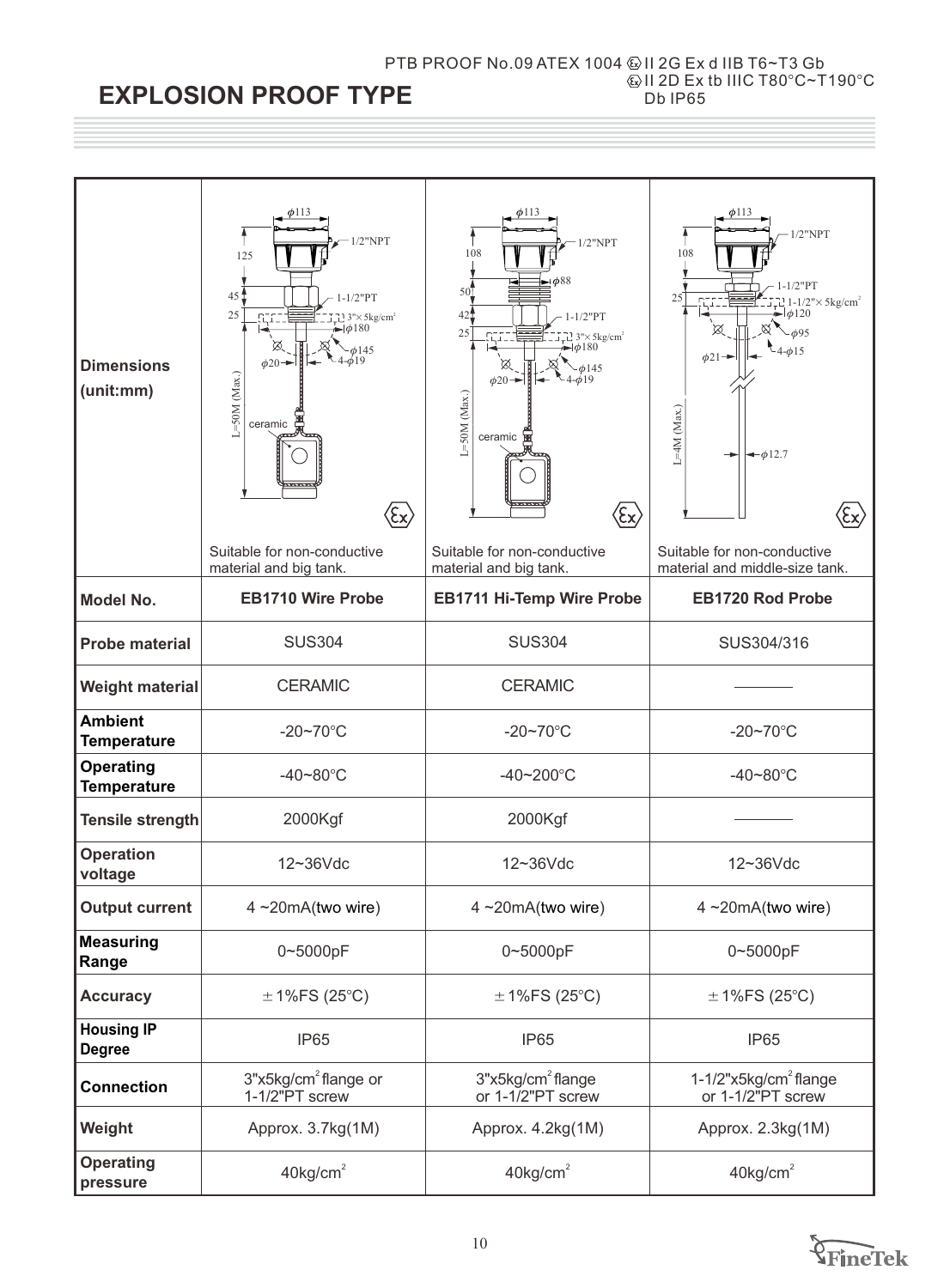#### PTB PROOF No.09 ATEX 1004II 2G Ex d IIB T6~T3 Gb II 2D Ex tb IIIC  $T80^{\circ}$ C~T190 $^{\circ}$ C Db IP65

## **EXPLOSION PROOF TYPE**

| <b>Dimensions</b><br>(unit:mm)                               | $\phi$ 113<br>$1/2$ "NPT<br>108<br>$\phi$ 88<br>50 <sup>1</sup><br>$-1/2$ "PT<br>25<br>$1-1/2$ " $\times$ 5kg/cm <sup>2</sup><br>$\blacktriangleright$ $\phi$ 120<br>$-0.15$<br>$\phi$ 21 <sup>-</sup><br>$L=4M$ (Max.)<br>$-\phi$ 12.7<br>$\langle \! \epsilon \! \times \! \rangle$<br>Suitable for non-conductive | $\phi$ 113<br>$1/2$ "NPT<br>108<br>42 <sup>4</sup><br>$-1/2$ "PT<br>25<br>$\sim 2" \times 5 \text{kg/cm}^2$<br>$-1\phi$ 180<br>b145<br>$L = 50M$ (Max.)<br>$\phi$ 20 $\rightarrow$<br>$4 - \phi 19$<br>$\phi$ 9.5 wire<br><b>SUS304</b><br>150<br>$-\phi$ 38<br>$\langle \! \! \epsilon \! \! \; \! \chi \! \! \rangle$<br>Suitable for non-conductive | $\phi$ 113<br>$1/2$ "NPT<br>108<br>$\equiv \phi$ 88<br>50.<br>42'<br>$-1/2$ "PT<br>25<br>$\vec{v}$ 2" $\times$ 5 kg/cm <sup>2</sup><br>$\rightarrow$ $\phi$ 180<br>b145<br>$L = 50M$ (Max.)<br>$\phi$ 20-<br>$\phi$ 9.5 wire<br><b>SUS304</b><br>150<br>$\langle \mathbf{\hat{x}} \rangle$<br>$\leftarrow \phi$ 38<br>Suitable for non-conductive |
|--------------------------------------------------------------|----------------------------------------------------------------------------------------------------------------------------------------------------------------------------------------------------------------------------------------------------------------------------------------------------------------------|--------------------------------------------------------------------------------------------------------------------------------------------------------------------------------------------------------------------------------------------------------------------------------------------------------------------------------------------------------|---------------------------------------------------------------------------------------------------------------------------------------------------------------------------------------------------------------------------------------------------------------------------------------------------------------------------------------------------|
| <b>Model No.</b>                                             | material and middle-size tank.<br><b>EB1721 Hi-Temp Rod Probe</b>                                                                                                                                                                                                                                                    | material and big tank.<br><b>EB1730 Wire Probe</b>                                                                                                                                                                                                                                                                                                     | material and big tank.<br><b>EB1731 Hi-Temp Wire Probe</b>                                                                                                                                                                                                                                                                                        |
| <b>Probe material</b>                                        | SUS304/316                                                                                                                                                                                                                                                                                                           | <b>SUS304</b>                                                                                                                                                                                                                                                                                                                                          | <b>SUS304</b>                                                                                                                                                                                                                                                                                                                                     |
| <b>Weight material</b>                                       |                                                                                                                                                                                                                                                                                                                      | <b>SUS304</b>                                                                                                                                                                                                                                                                                                                                          | <b>SUS304</b>                                                                                                                                                                                                                                                                                                                                     |
| <b>Ambient</b><br>$-20 - 70^{\circ}$ C<br><b>Temperature</b> |                                                                                                                                                                                                                                                                                                                      | $-20 - 70^{\circ}$ C                                                                                                                                                                                                                                                                                                                                   | $-20 - 70$ °C                                                                                                                                                                                                                                                                                                                                     |
| <b>Operating</b><br>$-40 - 200$ °C<br><b>Temperature</b>     |                                                                                                                                                                                                                                                                                                                      | $-40 - 80^{\circ}$ C                                                                                                                                                                                                                                                                                                                                   | $-40 - 200$ °C                                                                                                                                                                                                                                                                                                                                    |
| <b>Tensile strength</b>                                      |                                                                                                                                                                                                                                                                                                                      | 2000Kgf                                                                                                                                                                                                                                                                                                                                                | 2000Kgf                                                                                                                                                                                                                                                                                                                                           |
| <b>Operation</b><br>voltage                                  | 12~36Vdc                                                                                                                                                                                                                                                                                                             | 12~36Vdc                                                                                                                                                                                                                                                                                                                                               | 12~36Vdc                                                                                                                                                                                                                                                                                                                                          |
| <b>Output current</b>                                        | $4 \sim 20 \text{mA}$ (two wire)                                                                                                                                                                                                                                                                                     | $4 - 20mA$ (two wire)                                                                                                                                                                                                                                                                                                                                  | 4~20mA(two wire)                                                                                                                                                                                                                                                                                                                                  |
| <b>Measuring</b><br>Range                                    | 0~5000pF                                                                                                                                                                                                                                                                                                             | 0~5000pF                                                                                                                                                                                                                                                                                                                                               | 0~5000pF                                                                                                                                                                                                                                                                                                                                          |
| <b>Accuracy</b>                                              | $\pm$ 1%FS (25°C)                                                                                                                                                                                                                                                                                                    | $\pm$ 1%FS (25°C)                                                                                                                                                                                                                                                                                                                                      | $\pm$ 1%FS (25°C)                                                                                                                                                                                                                                                                                                                                 |
| <b>Housing IP</b><br><b>Degree</b>                           | IP65                                                                                                                                                                                                                                                                                                                 | IP65                                                                                                                                                                                                                                                                                                                                                   | IP65                                                                                                                                                                                                                                                                                                                                              |
| <b>Connection</b>                                            | $1-1/2$ "x5kg/cm <sup>2</sup> flange<br>or 1-1/2"PT screw                                                                                                                                                                                                                                                            | 2"x5kg/cm <sup>2</sup> flange<br>or 1-1/2"PT screw                                                                                                                                                                                                                                                                                                     | 2"x5kg/cm <sup>2</sup> flange<br>or 1-1/2"PT screw                                                                                                                                                                                                                                                                                                |
| Weight                                                       | Approx. 2.8kg(1M)                                                                                                                                                                                                                                                                                                    | Approx. 2.3kg(1M)                                                                                                                                                                                                                                                                                                                                      | Approx. 2.8kg(1M)                                                                                                                                                                                                                                                                                                                                 |
| <b>Operating</b><br>pressure                                 | $40$ kg/cm <sup>2</sup>                                                                                                                                                                                                                                                                                              | $40$ kg/cm <sup>2</sup>                                                                                                                                                                                                                                                                                                                                | $40$ kg/cm <sup>2</sup>                                                                                                                                                                                                                                                                                                                           |

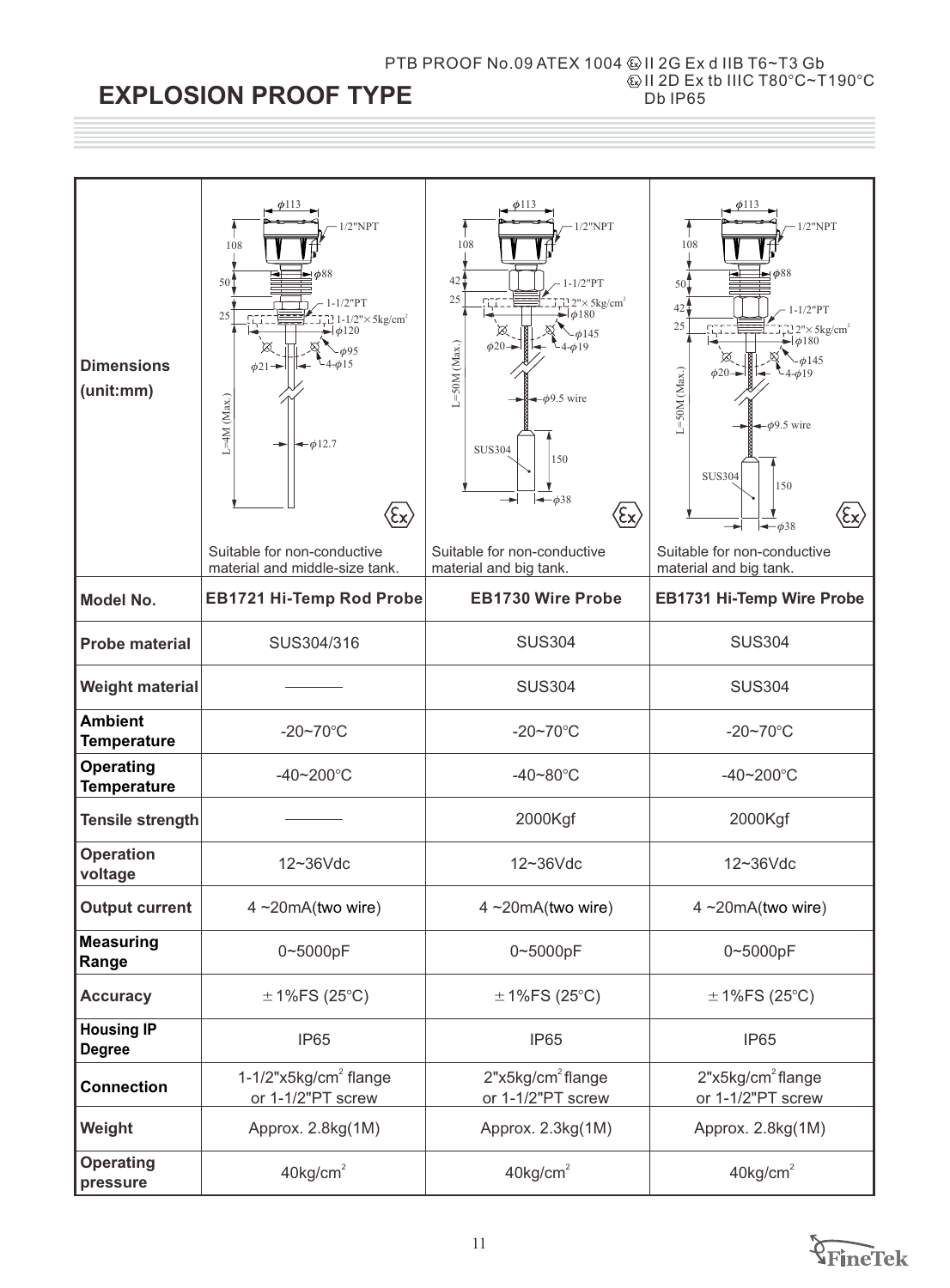#### PTB PROOF No.09 ATEX 1004II 2G Ex d IIB T6~T3 Gb II 2D Ex tb IIIC  $T80^{\circ}$ C~T190 $^{\circ}$ C Db IP65

## **EXPLOSION PROOF TYPE**

| <b>Dimensions</b><br>(unit:mm)         | $\phi$ 113<br>$1/2$ "NPT<br>108<br>$-1/2$ "PT<br>25<br>$-1/2$ " $\times$ 5kg/cm <sup>2</sup><br>Ωij.<br>$\phi$ 120<br>$\phi$ 15<br>$L=4M$ (Max.)<br>$\phi$ 12<br>$\phi$ 16<br>EB1740 --- PVDF<br>Coating<br>ξεχ<br>EB1742 --- PP<br>Coating<br>EB1743 --- FEP<br>Coating<br>Suitable for conductive/ corrosive<br>material and middle-size tank. | $\phi$ 113<br>$1/2$ "NPT<br>125<br>42 <sub>1</sub><br>$1 - 1/2$ "PT<br>25<br>ב'' $\times$ 5kg/cm <sup>2</sup><br>SE FI<br>$\blacktriangleright$ $\phi$ 180<br>Ø<br>$\phi$ 145<br>$\phi$ 19<br>$\phi$ 20-<br>$L = 50M$ (Max.)<br>$\phi$ 5<br>$\phi$ 8 wire<br>PTFE<br>150<br>$\rightarrow \phi$ 38<br>EB1752 --- PP<br>Coating<br>EB1753 --- FEP<br>Coating<br>Suitable for conductive/ corrosive<br>material and big tank.(weight can<br>not be fixed at the bottom of tank) |
|----------------------------------------|--------------------------------------------------------------------------------------------------------------------------------------------------------------------------------------------------------------------------------------------------------------------------------------------------------------------------------------------------|------------------------------------------------------------------------------------------------------------------------------------------------------------------------------------------------------------------------------------------------------------------------------------------------------------------------------------------------------------------------------------------------------------------------------------------------------------------------------|
| Model No.                              | EB1740/42/43 Anti-Corrosion                                                                                                                                                                                                                                                                                                                      | EB1752/53 Anti-Corrosion<br><b>Wire Probe</b>                                                                                                                                                                                                                                                                                                                                                                                                                                |
| <b>Probe material</b>                  | SUS304+Coating                                                                                                                                                                                                                                                                                                                                   | SUS304+Coating                                                                                                                                                                                                                                                                                                                                                                                                                                                               |
| <b>Weight material</b>                 |                                                                                                                                                                                                                                                                                                                                                  | SUS304+PTFE                                                                                                                                                                                                                                                                                                                                                                                                                                                                  |
| <b>Ambient</b><br><b>Temperature</b>   | $-20 - 70$ °C                                                                                                                                                                                                                                                                                                                                    | $-20 - 70$ °C                                                                                                                                                                                                                                                                                                                                                                                                                                                                |
| <b>Operating</b><br><b>Temperature</b> | $-40 - 80^{\circ}$ C                                                                                                                                                                                                                                                                                                                             | $-40 - 80^{\circ}$ C                                                                                                                                                                                                                                                                                                                                                                                                                                                         |
| <b>Tensile strength</b>                |                                                                                                                                                                                                                                                                                                                                                  | 2000Kgf                                                                                                                                                                                                                                                                                                                                                                                                                                                                      |
| <b>Operation</b><br>voltage            | 12~36Vdc                                                                                                                                                                                                                                                                                                                                         | 12~36Vdc                                                                                                                                                                                                                                                                                                                                                                                                                                                                     |
| <b>Output current</b>                  | $4 - 20mA(two wire)$                                                                                                                                                                                                                                                                                                                             | 4~20mA(two wire)                                                                                                                                                                                                                                                                                                                                                                                                                                                             |
| <b>Measuring</b><br>Range              | 0~5000pF                                                                                                                                                                                                                                                                                                                                         | 0~5000pF                                                                                                                                                                                                                                                                                                                                                                                                                                                                     |
| <b>Accuracy</b>                        | $\pm$ 1%FS (25°C)                                                                                                                                                                                                                                                                                                                                | $\pm$ 1%FS (25°C)                                                                                                                                                                                                                                                                                                                                                                                                                                                            |
| <b>Housing IP</b><br><b>Degree</b>     | IP <sub>65</sub>                                                                                                                                                                                                                                                                                                                                 | IP <sub>65</sub>                                                                                                                                                                                                                                                                                                                                                                                                                                                             |
| <b>Connection</b>                      | $1-1/2$ "x5kg/cm <sup>2</sup> flange<br>or 1-1/2"PT screw                                                                                                                                                                                                                                                                                        | 2"x5kg/cm <sup>2</sup> flange<br>or 1-1/2"PT screw                                                                                                                                                                                                                                                                                                                                                                                                                           |
| Weight                                 | Approx. 2.3kg(1M)                                                                                                                                                                                                                                                                                                                                | Approx. 2.3kg(1M)                                                                                                                                                                                                                                                                                                                                                                                                                                                            |
| <b>Operating</b><br>pressure           | $40$ kg/cm <sup>2</sup>                                                                                                                                                                                                                                                                                                                          | $40$ kg/cm <sup>2</sup>                                                                                                                                                                                                                                                                                                                                                                                                                                                      |

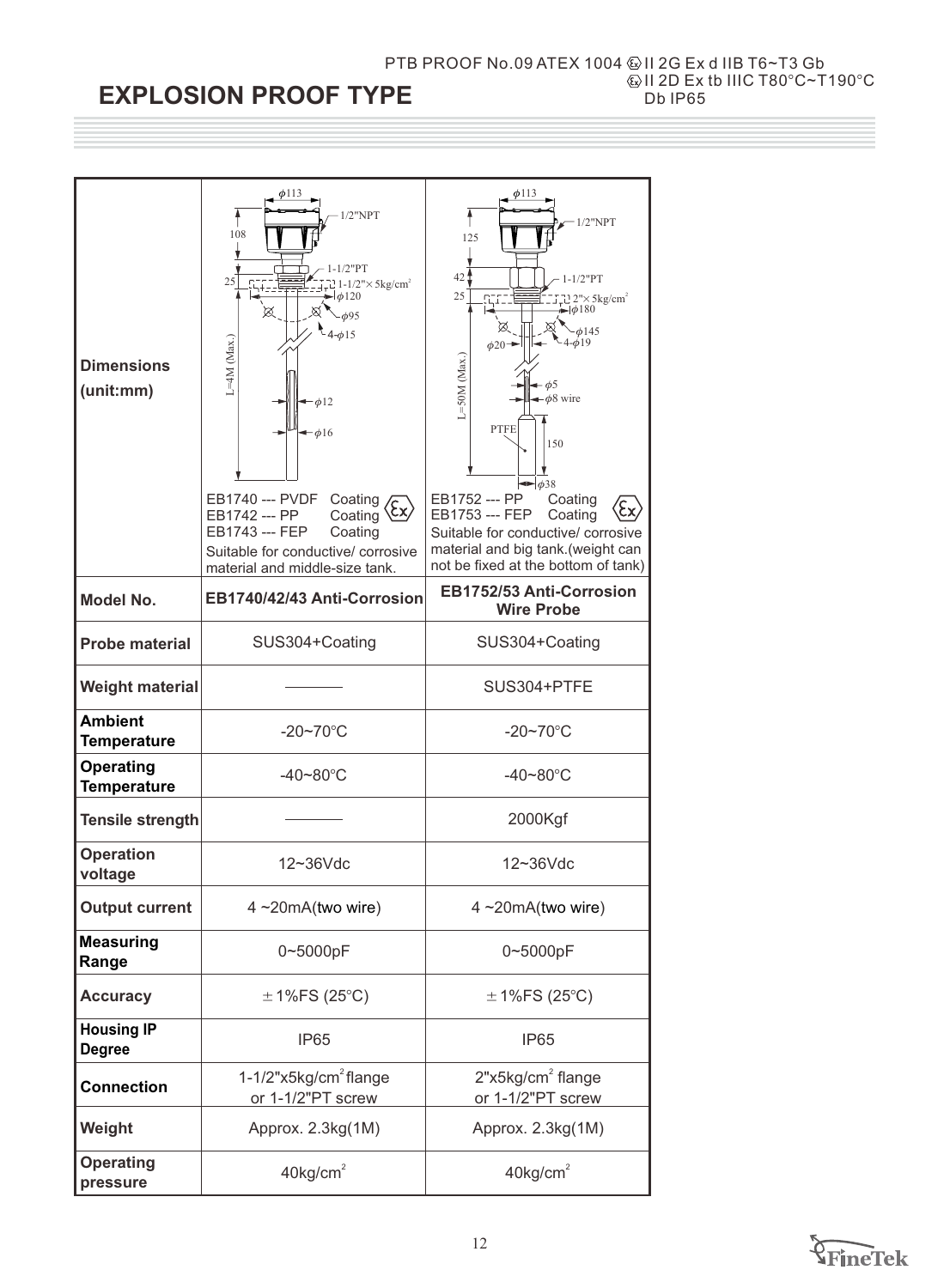## **ORDER INFORMATION**



| <b>Dimension</b>                                                                                                          | <b>Specification</b>                                                                                                                                                    |
|---------------------------------------------------------------------------------------------------------------------------|-------------------------------------------------------------------------------------------------------------------------------------------------------------------------|
| D --- 1"<br>E --- 1-1/2"<br>F --- 2"<br>$G$ --- 2-1/2"<br>H --- 3"<br>$1 - -4$ "<br>$J - -5"$<br>K --- 6"<br>S --- others | M --- $5 \text{kg/cm}^2$<br>$N - 10kg/cm2$<br>O --- 150 Lbs<br>P --- 300 Lbs<br>Q --- PT<br>$R - PF(G)$<br><b>T</b> --- BSP<br>U --- NPT<br>V --- GAS<br>$S$ --- others |
|                                                                                                                           |                                                                                                                                                                         |

## **Probe Length (unit: mm)**

| 0500: below 500mm |                                                                                                                             |
|-------------------|-----------------------------------------------------------------------------------------------------------------------------|
| 1000:501~1000mm   |                                                                                                                             |
| 1500:1001~1500mm  | ※ 500mm per Unit<br>.We English letter as first code for probe length over 10m.<br>A150 represents 15m, A200 represents 20m |
|                   |                                                                                                                             |

 $*$  Tolerance of the total product length is  $\pm$  5mm

\* Characteristics, specifications and dimensions are subject to change without notice.

\* Please contact your nearest distributing office for further informations.

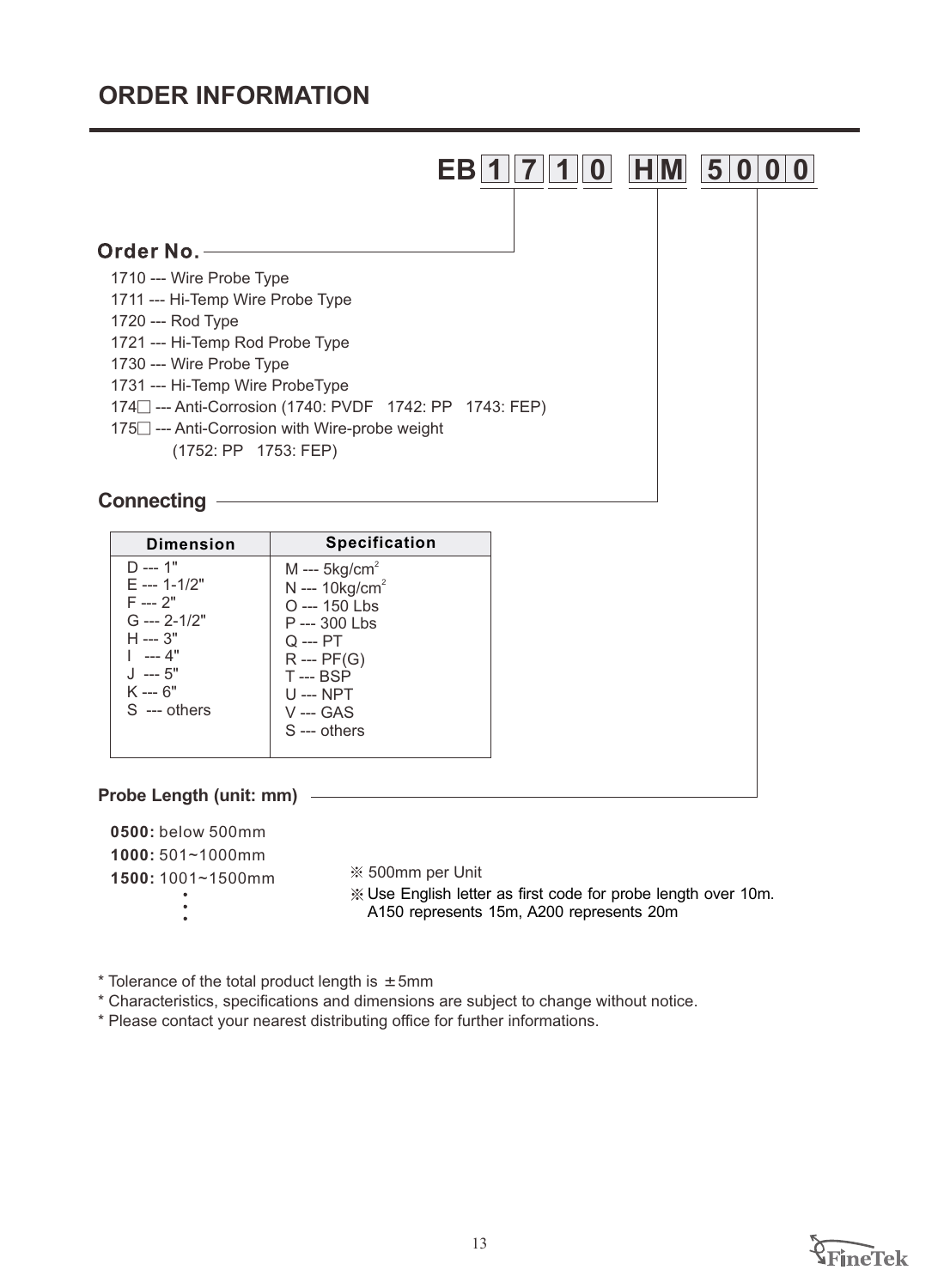- 1. The rod probe or cable probe (depending upon which one you purchased ) should be parallel to the tank wall and be positioned as close as possible to the tank wall. Make sure the medium does not stick in between the probe and the tank wall.
- 2. If the tank is not electrically conductive, a metal strap should be added outside of tank wall (fig. 1) for either liquid or non-liquid medium. Or place a metal tube, usually made out of stainless steel, around the rod (fig. 2) for liquid medium. This metal tube should come with a vent hole at top of the tube to allow the medium to go up inside of the tube.
- 3. If the container is irregular-shaped, such as a cylindrical, and the medium is liquid with low viscosity, the rod should be placed inside a metal tube with vent hole at the top. (Fig. 2)
- 4. For non-conductive medium of powder or granuules in a new or empty tank, the cable probe should be fixed to the bottom of tank with ceramic isolator (EB2100 Series. If the tank is not empty, please use the EB2300 Series. (fig. 3)
- 5. Make sure to fix the rod probe or cable probe to the container wall with non-conductive supporting material. If an agitator is in place (see fig. 4). This will prevent the deformation of the rod probe and tangling of the cable probe around the agitator.
- 6. If the medium is conductive, make sure to coat the rod probe or cable probe with PVDF or PP material.
- 7. During the installation, the process connection should be grounded. An installation without proper grounding will not guarantee normal operation of the device later on.
- 8. When all electrical connections inside of a Capacitance Level Transducer housing are finished, the housing cover and the conduit opening should be sealed and tightened to prevent moisture from soaking in.



Fig. 3 Fig. 4